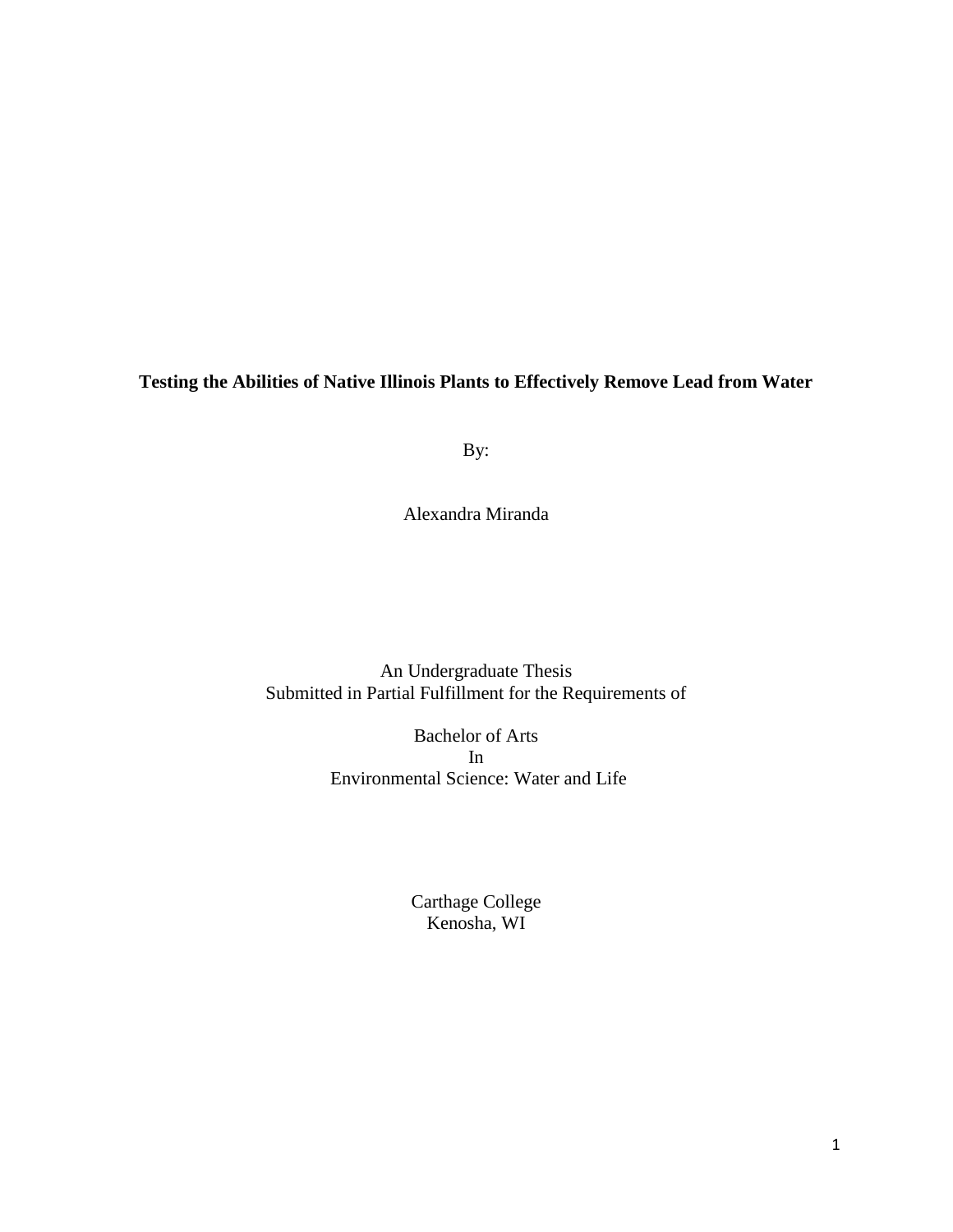## **Abstract:**

In today's world, there is an increasing number of contaminated environments that are in need of remediation efforts. While traditional remediation methods have been proven to be effective, they are not always the best option in terms of cost, appeal, and additional side effects that can occur. While more natural methods of remediation exist, little research has been conducted on them, causing them to not be readily known as possible options to undertake for remediation of a contaminated site. One such method is phytoremediation. This method involves using live plants to successfully remove heavy metals and other organic and non-organic pollutants from contaminated soils and waters. This experiment tested the ability of native plants in Illinois to remove lead from polluted waters. Five species of plants were tested and are as follows: The Water Hyacinth, Sawtooth Sunflower, Nodding-Bur Marigold, Common Buttonbush and Lizards Tail. The Water Hyacinths, Sawtooth Sunflowers, Common Buttonbush and Nodding-Bur Marigolds successfully grew in a hydroponic system. The first three were able to uptake an average of 24.59 ppm (0.02459 g/kg), 0.865 ppm (0.000865 g/kg), and 0.555 ppm (0.000555 g/kg) of lead respectively. Through the use of a T-Test, these plants statistically demonstrated the ability to be used as potential remediators for sites contaminated with lead. With this study and additional extensive research on these plants and the remediation technique, phytoremediation has the potential to grow into a more widely used and accepted method of remediation for contaminated areas.

#### **Introduction:**

Heavy metal contamination is becoming a more frequent and large-scale issue across the world. It is mainly seen in soils, but it can also be found in plants and water. This contamination can stem from several sources such as fertilizer and pesticide use, wastewater, mining and other industrial uses (Okieimen & Wuana, 2011). These metals can be found in all three phases which makes it difficult for the current state of soils to be fully assessed and furthermore makes it difficult to decide if and how to treat the affected areas. Traditional remediation techniques can be placed into several categories; Isolation, Immobilization, Toxicity/Mobility Reduction, Physical Separation and Extraction (Okieimen & Wuana, 2011). Each category can then go on and be broken down into several sub-categories (Okieimen & Wuana, 2011). Although there are numerous techniques to choose from when it comes to heavy metal remediation, costs, effectiveness, long-term solution abilities and overall feasibility play a huge role in deciding how an area will be treated. While many of these techniques can be effective the associated costs and risks make those forms of treatment not possible or unwanted, which leads to contaminated areas not being treated completely or ignored and not seen as a current threat to plants, animals, humans or the environment. One of the most reliable techniques, in terms of cost and feasibility, belongs to the toxicity and or mobility reduction category and it is known as phytoremediation.

Phytoremediation is a biotechnical tool used to remove or rehabilitate contaminated soil and water (Golubev, 2001). The process involves the use of living plants known as hyperaccumulators to uptake organic and inorganic contaminates and either store them in leaves and stalks or convert the contaminants into less harmful forms (Pilon-Smits, 2005). Studies on this method have said that "currently, phytoremediation is an effective and affordable technological solution used to extract or remove inactive metals and metal pollutants from contaminated soil and water. This technology is environmental friendly and potentially cost effective" (Tangahu V, et al., 2011, p. 1) As a cheaper and greener method of cleaning up a heavily polluted area, phytoremediation can return an environment to a safe and natural state. It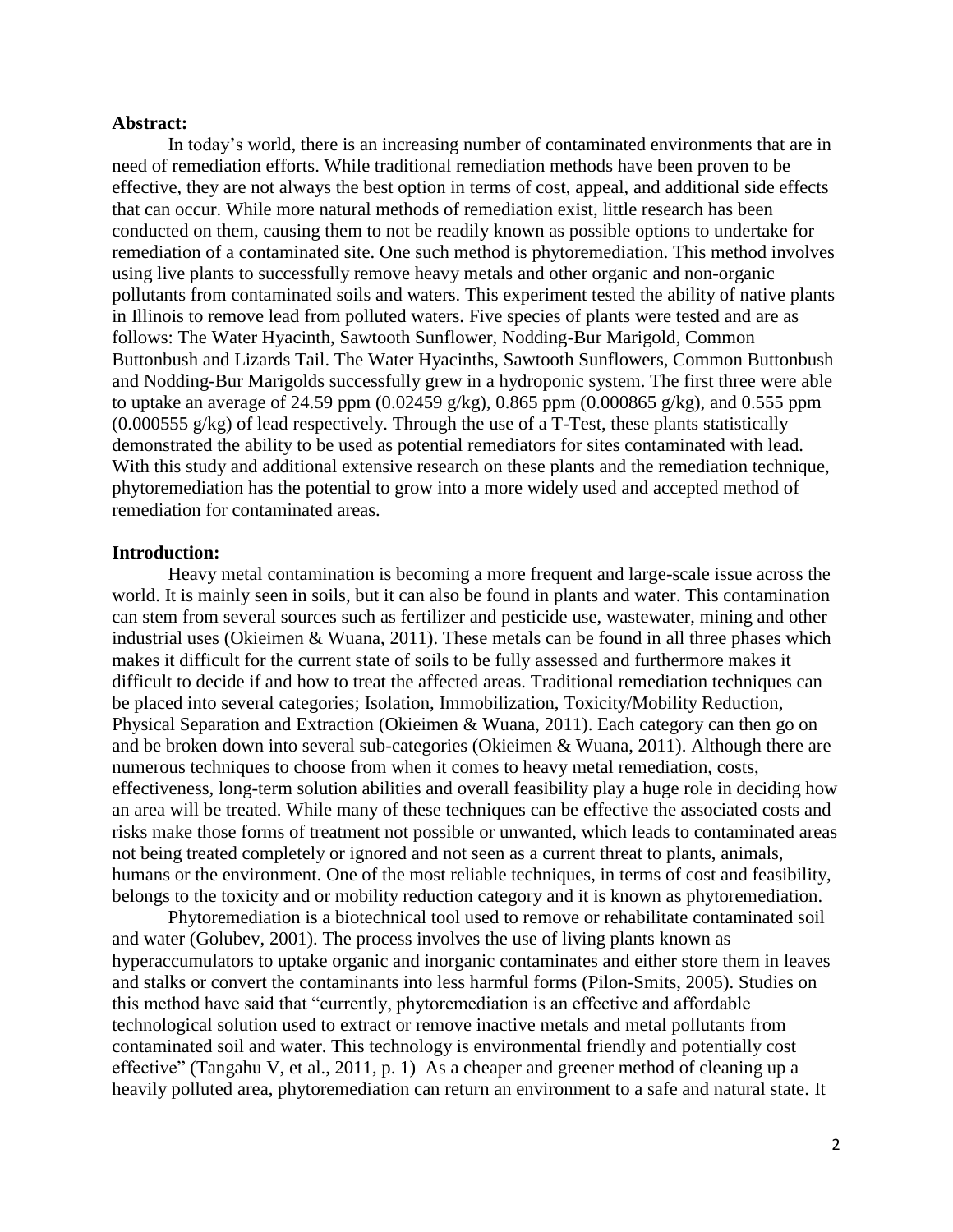also takes advantage of using plants that are already natural available or easy to obtain to perform the remediation while equipment or chemicals that would be needed for other methods are not a limiting factor. Since a wide variety of plants can be used, based off the site-specific needs, the remediation could practically be invisible to those who live locally as well as any who are unaware of treatment being carried out. Another turn-on to this technique is that it can be carried out on site. The soil or water that is contaminated does not need to be collected and transported to offsite labs or other facilities to receive treatment, which makes the area easier and faster to treat and prevents the unwanted spread of the pollutants.

While phytoremediation is not a new technology, it is one of the remediation techniques that has not been widely studied or tested. Few studies have been conducted on the ability of plants to absorb metals both in soil and water, and have demonstrated that phytoremediation is not just limited to treating contaminated soils. One study involved the use of three aquatic species of plants to treat municipal waste water (Kamal, Ghaly, Mahmoud, & Cote, 2004). "All the three plants were able to remove Fe, Zn, Cu, and Hg from the contaminated water. The average removal efficiency for the three-plant species was 99.8%, 76.7%, 41.62%, and 33.9% of Hg, Fe, Cu, and Zn, respectively" (Kamal, Ghaly, Mahmoud, & Cote, 2004). The high efficiency rate for the three plants in this study alone provide great support for implementing phytoremediation techniques for water treatment. While this waste water study and other supporting research have demonstrated the ability of plants to accumulate many different metals, one metal stands out from the rest when it comes to water and that is lead.

Lead is one of many heavy metals that has been known to cause serious health issues for humans, plants and animals. It exists naturally in many things in low concentrations that do not pose serious threats, but once levels become elevated, major health issues can arise. As a heavy metal, lead is toxic and exposure to it should be very limited as it can cause severe health issues as well as lead to death. The Center for Disease Control (CDC) states that lead can affect nearly every system in the human body and exposure is nearly impossible to see. Exposure to lead on a short and long-term case can cause anemia, kidney and brain damage, high-blood pressure and infertility (CDC, 2017). When exposure to lead is prolonged or in a high concentration, lead poisoning can occur. In a 1994 article on lead poisoning, it states that in the United States lead poisoning was "the most common disease of environmental origin" (Landrigan & Todd, 1994). While this disease can be treated, it can leave behind lasting health effects, like permanent neurological or kidney damage.

Children are affected by lead exposure and poisoning more than adults as they cannot tolerate as much lead in their bodies. Serious neurological issues have been linked to lead exposure or poisoning in children (CDC, 2017). When in the womb, overexposure to lead can cause premature births and stunted growth (Landrigan & Todd, 1994). Young children exposed to lead can have delayed growth and impaired neurological development (Landrigan & Todd, 1994). Since there is no set "safe" level of lead that can be in childrens' bodies, it is extremely important to reduce and prevent any possible route of exposure to lead they could come by. Lead exposure has the same effects on animals as it does humans. When it comes to plants, phytotoxicity can occur which can stunt the growth of plants, prevent germination and lead to deformities. If the amount of lead or other heavy metal is too high for the plants to handle, it will kill them. When areas are found to have high levels of lead, it is of major concern for the overall health of the area that measures are taken to reduce the levels of lead.

In recent years, lead has been in the headlines more frequently for water contamination. One of the largest well-known instances occurred in Flint, Michigan. While the crisis began in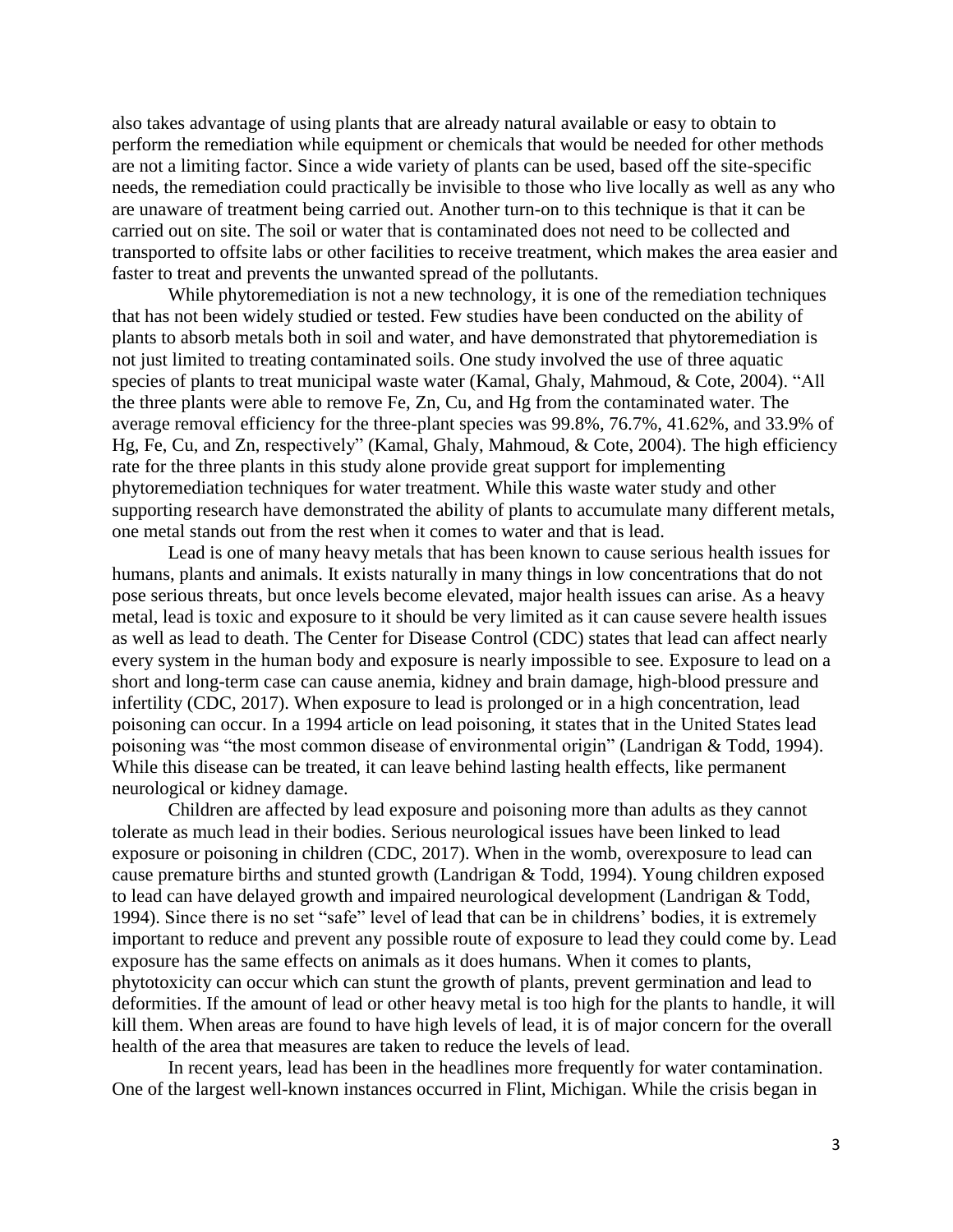2014, it did not come to public attention until 2016 (CNN Library , 2017). The local drinking water source was changed and when it began to flow through the outdated water delivery system, it caused the water to become contaminated with lead (CNN Library , 2017). A state of emergency was announced in early 2016 that left the residents of Flint using bottled water for drinking, bathing, cooking, and cleaning as the lead levels were dangerously high (CNN Library , 2017). Although this documented lead contamination and many others were in part caused by old lead pipes and connectors, other water supplies such as lakes, ponds, rivers and streams can become contaminated with lead too. This type of contamination is caused from industrial or agricultural practices and include untreated wastewaters, fertilizers and pesticide use, soil leaching and more. Lead or any other heavy metal can be extremely detrimental to an ecosystem in large untreated amounts since they can harm every organism that encounters the water source. Since these heavy metals have little to no natural benefit to water sources, it is imperative for the metals to be removed as quickly as possible before serious damage occurs.

#### **Literature Review:**

In Orissa, India a study was conducted on the wastewater of the Sukinda chromite mines. The wastewater from the mining activities of Sukinda was found to contain high levels of hexavalent chromium, which can cause serious health issues if inhaled or ingested (Saha, Sarkar, & Shinde, 2017). Since India is still a developing area in most parts, there is little money to provide proper treatment for such wastewaters. As a low-cost alternative to traditional costly chemical-based remediation, phytoremediation using Water Hyacinth was tested to see if the technique could be used to treat this wastewater (Saha, Sarkar, & Shinde, 2017).

The Water Hyacinth was chosen for this study because of the following characteristics. The Water Hyacinth plant is a known hyperaccumulator, produces a large amount of biomass, has a very high tolerance to growing in polluted waters and as an aquatic plant, it was an easy choice to use for a water remediation experiment (Saha, Sarkar, & Shinde, 2017). It is for these same reasons why Water Hyacinths were chosen to be the positive control in my experiment. For this experiment performed in India, Water Hyacinths were collected from Jamshedpur, India and placed in tanks with previously tested wastewater from the Sukinda chromate mines (Saha, Sarkar, & Shinde, 2017). A series of plastic tanks containing 5 and 100 liters of wastewater were set up, plants placed in them and the tests were run for 0,5,10 and 15 days (Saha, Sarkar, & Shinde, 2017). The results of this study showed that the Water Hyacinth was in fact effective in reducing the concentration of the hexavalent chromium.

This study also contained a standardized test of the Water Hyacinth, in water that was tainted with known concentrations of hexavalent chromium (Saha, Sarkar, & Shinde, 2017). The procedure was the same as above and those results also showed the Water Hyacinth being efficient in removing the hexavalent chromium from the water. At the low concentration level of 0.25-2 ppm, the plant was able to remove around 90% of the hexavalent chromium from the water (Saha, Sarkar, & Shinde, 2017). As the concentration increased, the plants were able to still remove similar amounts of the hexavalent chromium, but it took several more days for them to do so (Saha, Sarkar, & Shinde, 2017). At a 0.5 ppm concentration it only took 8 days for 99% of the hexavalent chromium to be removed, while at 0.75-2 mg/L it took between 10-15 days (Saha, Sarkar, & Shinde, 2017).

While the plants in this study were previously growing in another area before being taken to the lab setting, in the proposed experiment the plants were grown from seed. This is so the plants were completely acclimated to growing in aquatic conditions. It was also being done so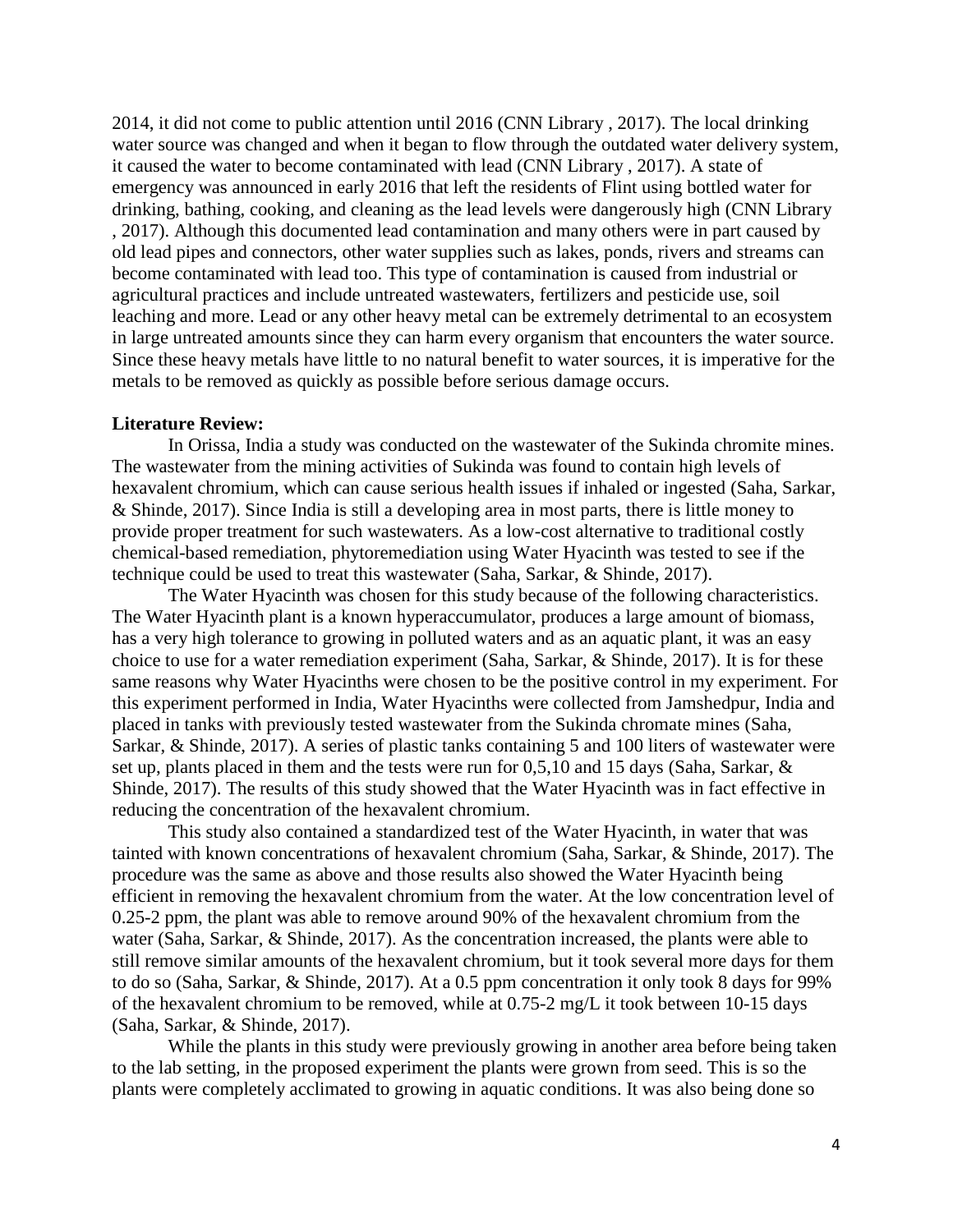there was more control over what the plants were up-taking during the growing process and have a better understanding of what the plants contained when it came time to analyze the biomass contents. Although this experiment used hexavalent chromium as the contaminate, the results for using lead as the contaminate for the water hyacinth are projected to be similar as this study as well as several others note that water hyacinth is very effective in removing heavy metals from contaminated waters.

In another similar study, the ability of the Chinese Cabbage to accumulate lead from contaminated soil was tested (Corley & Mutiti, 2017). This study was born from the concern over lead exposure through food (Corley & Mutiti, 2017). Since numerous plants can uptake heavy metals and other contaminates through their roots while still growing and maintaining a heathy stature, it can be difficult to see that those plants have lead in them. This leads to the plants being harvested and sold for consumption to unknowing consumers who will be exposed to whatever was absorbed during the growing period (Corley & Mutiti, 2017). When there is an exposure to heavy metals, it can have serious health effects and even lead to death if the level of exposure is high enough.

Three different lead compounds, lead nitrate, lead carbonate and lead sulfide were used in varying concentrations to contaminate soil that the Chinese Cabbage was then grown in (Corley & Mutiti, 2017). The cabbages were allowed to grow in the contaminated soils for ten weeks, with samples of the cabbages being taken after four, eight and ten weeks of growth (Corley & Mutiti, 2017). The soil concentrations were broken up into three levels, 400-mg  $kg^{-1}$ , 550-mg kg<sup>-1</sup>  $1$  and 600-mg kg<sup>-1</sup> and the actual concentration of lead in each soil treatment fell within a range between each level (Corley & Mutiti, 2017). It was found that the highest lead accumulation by the cabbage came from the 600-mg  $kg^{-1}$  range after four weeks of growth (Corley & Mutiti, 2017). The overall average for the three levels of concentrations for four and eight weeks of growth was 20-mg kg<sup>-1</sup> (Corley & Mutiti, 2017). While the highest accumulation occurred in the  $600$ -mg kg<sup>-1</sup> range, the cabbages grown in the lower concentrations were still able to accumulate significant amounts of lead but not until after eight weeks of growth (Corley & Mutiti, 2017).

While this study was conducted using soil as the contaminated growing median, the results are still comparable to using water as the contaminated growing median as plants can grow just as well in water as they can in soil. The lead nitrate treatment did not have the highest overall uptake by the cabbages, but it still showed the ability to be taken up by plants which is why, with this study and the chemical properties of lead nitrate, it is the contaminate of interest for this phytoremediation experiment. Since the plants for my experiment should grow similar to how they would in soil, it will be noted how there could be a possible lead uptake cap that the plants could reach like the cabbages in this study did. While the plants that were chosen are different than the cabbages used in the experiment, based off the overall physical uptake abilities of plants, the experimental plants should reach a point to where lead uptake is at a maximum, but the plants continue to produce more biomass.

As previously mentioned, lead pollution and exposure can cause serious health effects. In a case study conducted in 2001, a 66-year-old man from Australia suffered from lead poisoning for 2 years (Mangas, Visvanathan, & van, 2011). The man had been in and out of numerous hospitals due to abdominal pain where he received CT scans, ultrasounds, endoscopies, colonoscopies, barium enemas and constipation treatments with no results or pain relief occurring (Mangas, Visvanathan, & van, 2011). Other health issues such as dramatic weight loss, personality change, memory impairment, drowsiness, difficult food retainment and more, none of which could be explained by the conducted tests and treatments (Mangas, Visvanathan, &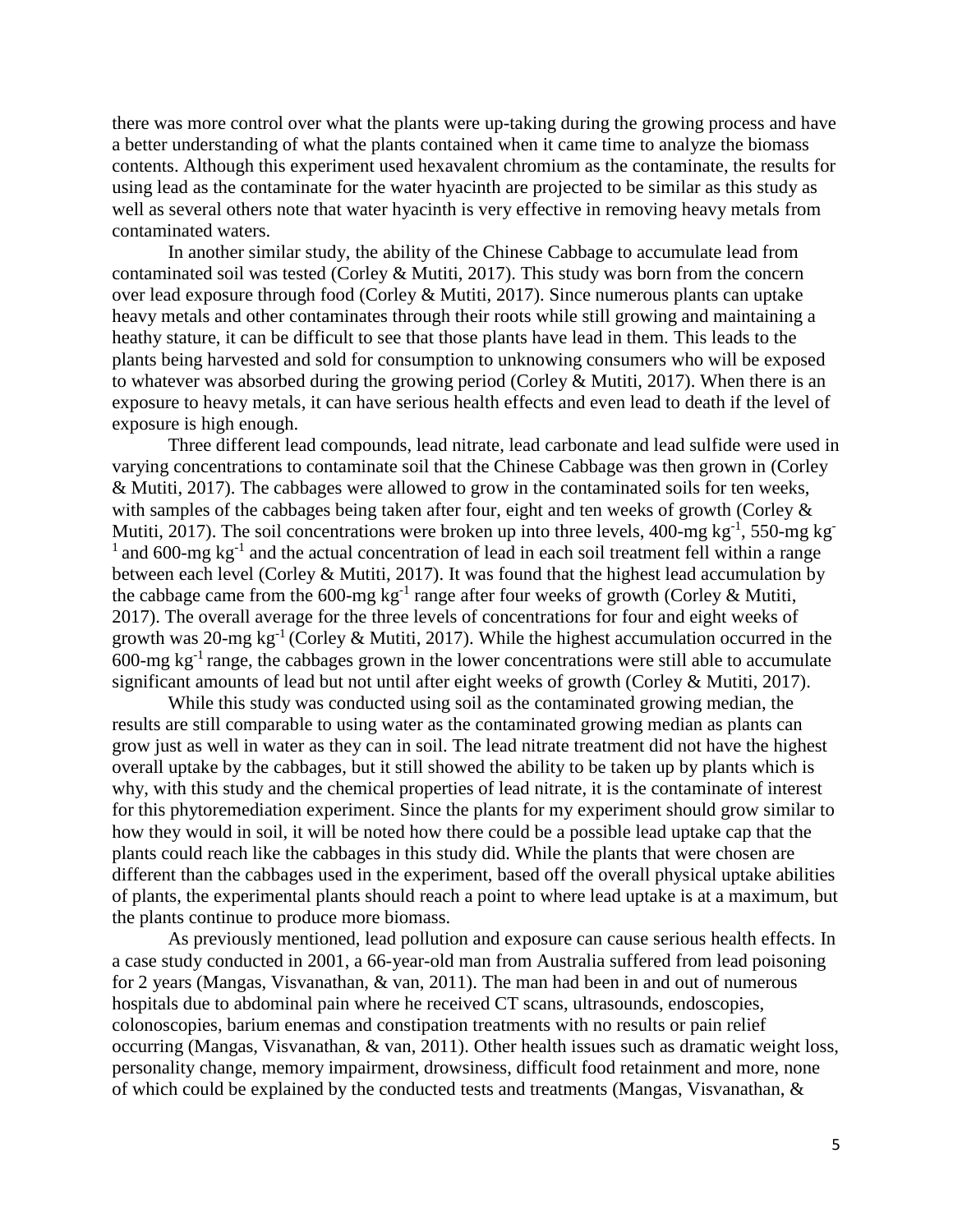van, 2011). The blood examination showed that the man was anemic and had basophilic stippling, which is a usual sign of lead poisoning (Mangas, Visvanathan, & van, 2011). Upon being tested for lead poisoning, the man had a blood lead level of 98 mu g/dl, ten times the national goal set for lead levels in Australians (Mangas, Visvanathan, & van, 2011).

The extremely elevated level lead to a thorough investigation of the man's lifestyle. He had worked at a tool factory before being hospitalized for the lead poisoning (Mangas, Visvanathan, & van, 2011). An investigation there reveled no lead sources from the machinery or tools used by the man, so the investigation then switched to his home where the water supply, household items, food, and homemade items were tested for abnormal lead levels (Mangas, Visvanathan, & van, 2011). Upon testing some homemade wine, it was found that the two batches had significantly high levels of lead (Mangas, Visvanathan, & van, 2011). In Australia, the lead level limit in wine is 0.2 mg/L. In samples taken from one batch of wine, the lead levels were 14 mg/L and 55 mg/L and in the other batch 4.5mg/L (Mangas, Visvanathan, & van, 2011). All the samples greatly exceed the set standard and were determined to be the cause of the man's lead poisoning as he had consumed a large amount of the homemade wine (Mangas, Visvanathan, & van, 2011). While most wines contain small amounts of lead, the levels of the homemade wine were exceedingly high. To figure out the source of the lead the investigators tested all the equipment and materials used by the man (Mangas, Visvanathan, & van, 2011). They found out that the tub used to hold crushed grapes for 7 days to pre-ferment was corroded and lead was leaching into the grapes (Mangas, Visvanathan, & van, 2011).

Although this is a less frequent route for lead exposure and poisoning, this case study and many others demonstrate the ability of lead to find its way into the everyday life of people. Whether it is in food that was grown in contaminated soil, water that flows through an outdated lead pipe system, inhaled dust particles from factory settings, or a bathtub used to make wine, lead is an ever-present threat and can cause serious issues. While the man was able to receive treatment, and get rid of many of his symptoms, that is not always the case with some people. Lead effects everyone differently and can at first be invisible to medical professionals, since lead poisoning is a less common disease to encounter. It is for this reason as well as numerous others, that lead needs to be under better management practices as well as have faster and stronger clean-up methods for places or objects that contain high levels of lead. Lead can be seen as a silent killer and without proper measures being taken to control its levels of exposure, it can greatly damage an entire area or population in a short amount of time.

#### **Experimental Inspiration**

When heavy metal contamination in an area shows signs of posing serious threats to human health, the Environmental Protection Agency can declare the area a superfund site and have it places on the National Priority List (EPA, 2017). Once declared, these areas are put under management of the EPA to be treated. My hometown of DePue, IL can be seen as one of the EPA's listed superfund sites in the U.S (EPA, 2017). The town was home to the New Jersey Zinc/Mobil Chemical zinc smelting facility and phosphate fertilizer plant. During their time of operation, untreated waste was discharged into the nearby lake, Lake DePue. Once the companies shut their doors, a huge slag pile was left on the property, full of numerous heavy metals that have leached into nearby homeowners' yards as well into a small wetland that connects to the lake. This contamination has been going on since the late 1960s and it is still happening to this date as the slag pile still lies, in its entirety, at its final resting location.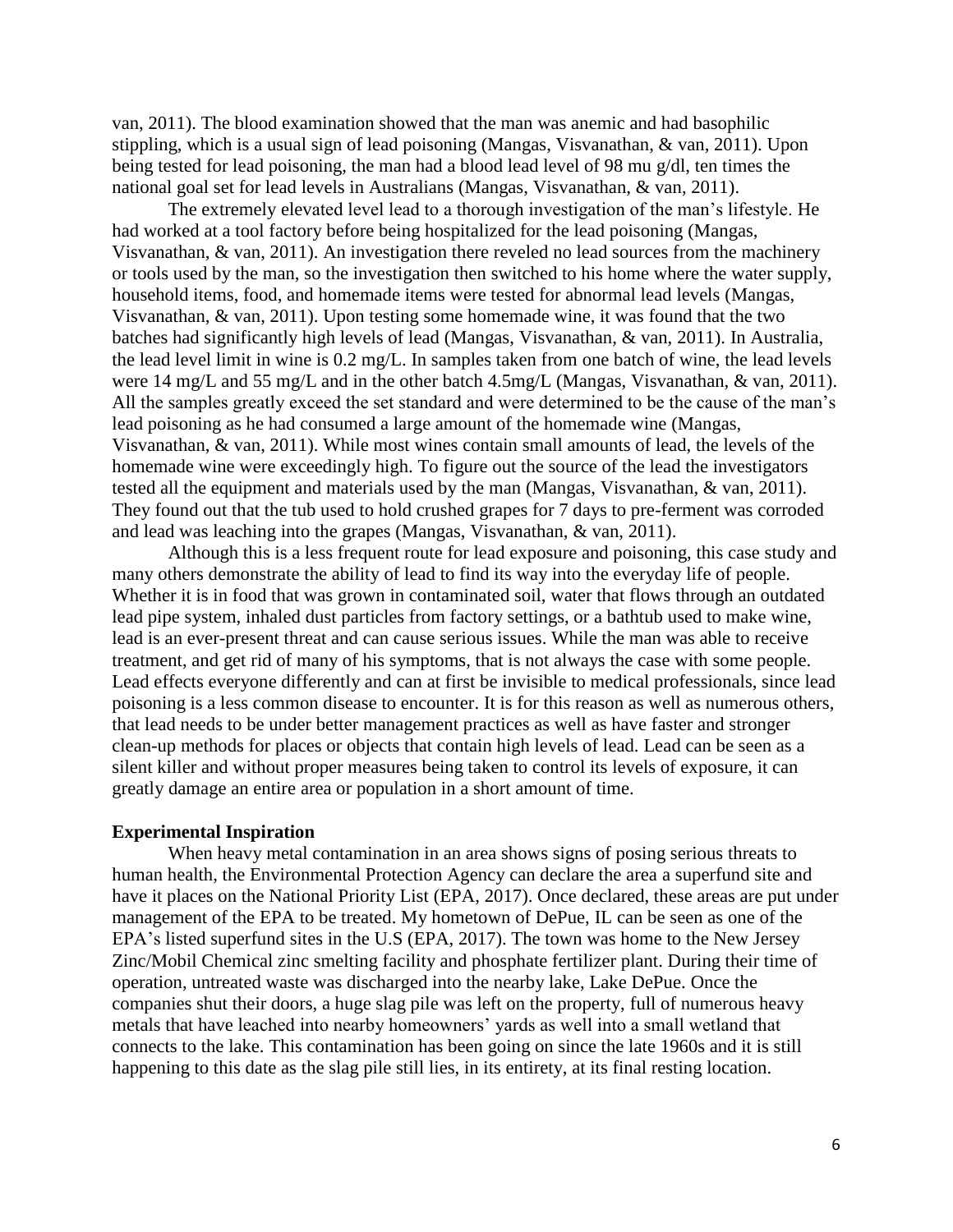Few cleanup options have been proposed for the soil, such as the offer to residents to have their yards excavated and replaced with new soil and grass. While that is a notable clean-up proposal, it is expensive, unsightly, and leaves room for contaminates to be missed or other damages to the area to occur. The excavation method may seem like an easy simple fix for the soil, but when it comes to the lake the water cannot just be removed and replaced and since there has not been a cleanup proposal, phytoremediation offers a solution to removing the heavy metals in the lake.

As a low cost and more eco-friendly option, phytoremediation has proven to be a reasonable and successful cleanup technique as well as a more aesthetically-pleasing one (Dietz & Schnoor, 2001). By finding ways to remediate the area, interested partisans or other organizations can use similar techniques for contaminated areas and help rehabilitate those ecosystems. Figures 1 and 2 show a breakdown of the superfund and NPL sites just in the US that are still in need of remediation. The costs and benefits for phytoremediation alone show that there would be little loss or risk with performing this method of cleanup as plants are relatively cheap and easy to care for and allow for the treatment to be hidden from plain sight. The heavy metals have already affected the lake as it is advised to not the eat the fish caught from the lake or swim in the lake. Thirty years ago, the lake was healthy enough for all recreational and industrial activities and now it is primarily used for boating by few people. While the lake is not a determining factor in the success of the town like it used to, it is still important to preserve the natural freshwater source and its surrounding environment.



Figure 1: Frequency of NPL sites across the US, with blue being under ten and pink being over 110 sites per state (EPA, 2007)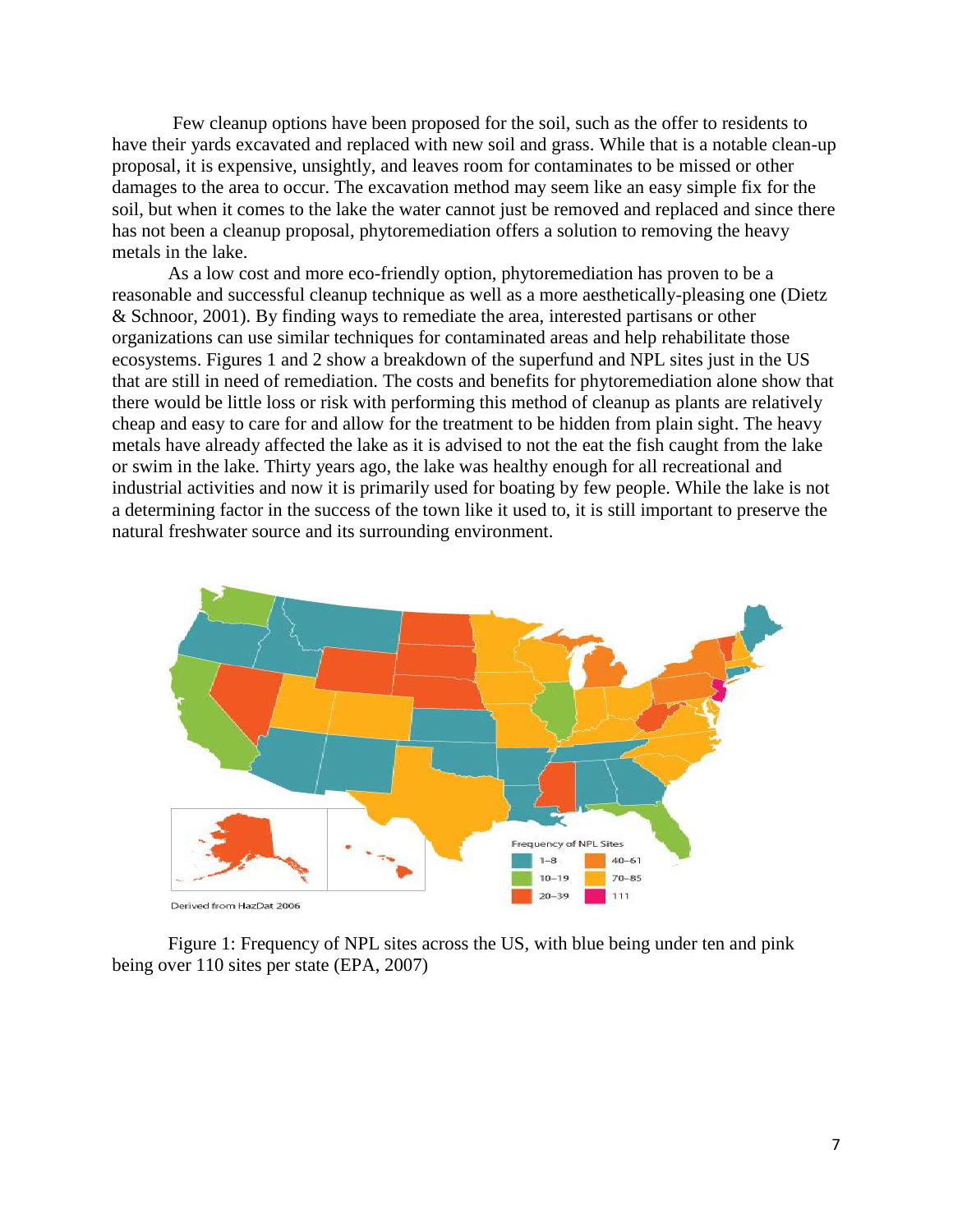

Figure 2: The red boxes display the declared superfund sites in the US. Retrieved from: <https://toxmap-classic.nlm.nih.gov/toxmap/combo/mapControls.do>

# **Experimental Overview**

As previously stated, phytoremediation has only been tested on small scales for water treatment. As a technique that is beginning to gain interest and popularity, it is important for more controlled studies to be conducted on plants that can accumulate lead. This leads to the technique gaining more support and credibility for its implementation on sites that require remediation efforts to be taken. With that idea in mind and the inspiration from my hometown, my proposed experiment was to look at the ability of native plants to Illinois to remove lead from water. To test this idea and mimic water treatment, hydroponic systems were used and can be seen below.



Figure 3: A typical hydroponics system involves a tank, air source and plants. For this experiment, ten-gallon tanks were used along with basic air stones and Styrofoam to hold the growing cups with the plants above the water. While many systems have a nutrient delivery system, nutrients will be directly added when needed.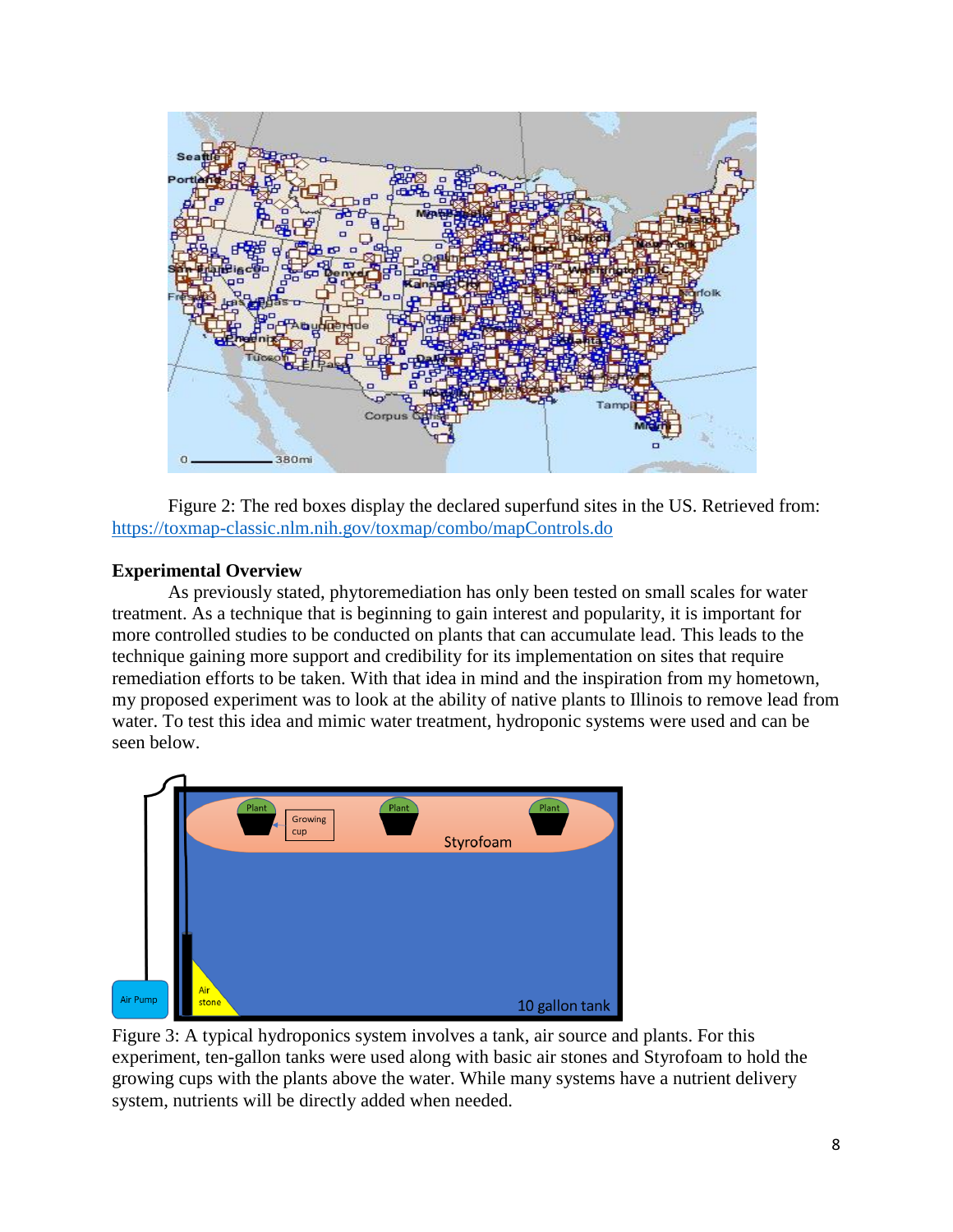Hydroponics is a growing technique that involves directly growing plants in water instead of soil. There are several types of hydroponic systems ranging in difficulty, space and time requirements, and costs. For this experiment, a basic hydroponic system was used. Hydroponics, when properly setup, allows for the fast and easy growth of plants as they are in constant contact with water, light, and nutrients. This system can provide plants with everything they need to successfully grow. In traditional soil methods, plants can be limited or have to compete with other factors to obtain the water, nutrients and light they require. Due to the interest of phytoremediation on an aquatic level, a hydroponic system allowed for the greatest growing and treatment median to mimic the conditions plants would face if used on a lake or pond cleanup. While the systems are controlled for the experiment and artificially contaminated water is used, water found in nature that is already contaminated could potentially be obtained and used in these hydroponic systems to test treatments possibilities.

With many of the well-known hyperaccumulators being invasive species, the question of whether this technique, if used in the field, can be properly performed without allowing the invasive plans to spread arises. Invasive species are any organism that is not native to an area, and that if introduced, can have severe effects on an ecosystem. Many invasive plant species outcompete native species for resources and can immediately take over an area. During remediation efforts, these plants would be grown in the soil or water. If not properly regulated, they could spread and colonize the area, which would have devastating effects. By looking to use native species, the high risk of using invasive species is gone. If the native species were able to spread outside of the remediation site, there would not be any serious effects or changes to the local ecosystem.

Many of the known hyperaccumulating plants can handle more than one heavy metal and other contaminates. While the lake in my hometown is contaminated with more than one heavy metal, lead is one that can be related to more on a public sense. Lead-tainted drinking water has made national headlines numerous times, especially in recent years, and the effect of lead on human health has been a widely studied topic for hundreds of years, making it a very wellknown metal. For that reason, lead, in the form of lead nitrate, was the only metal tested in this experiment.

The overall goal of this study is to test the possibility of plants native to Illinois to be used in aquatic phytoremediation efforts. Furthermore, I looked to answer my original study question of: Can phytoremediation be used on large scales, such as on lakes? I hypothesized that all of the selected plants would be able to grow in these hydroponic systems and for those that grew, they would all be able to uptake lead.

### **Methods:**

Five different species of plants were used for this study. One of the five species used was an invasive, the Common Water Hyacinth (*Eichhornia crassipes*) and due to its known remediation abilities, it was the positive control. The other four species of plants are native to Illinois and are as follows: Sawtooth Sunflower (*Helianthus grosseserratus*), Nodding Bur-Marigold (*Bidens cernua*), Common Buttonbush (*Cephalanthus occidentalis*), and Lizard's Tail (*Saururus cernuus*). The first two listed are more traditional terrestrial plants that can grow in wet conditions while the other two are aquatic plants. Each plant, fully grown, can be seen below.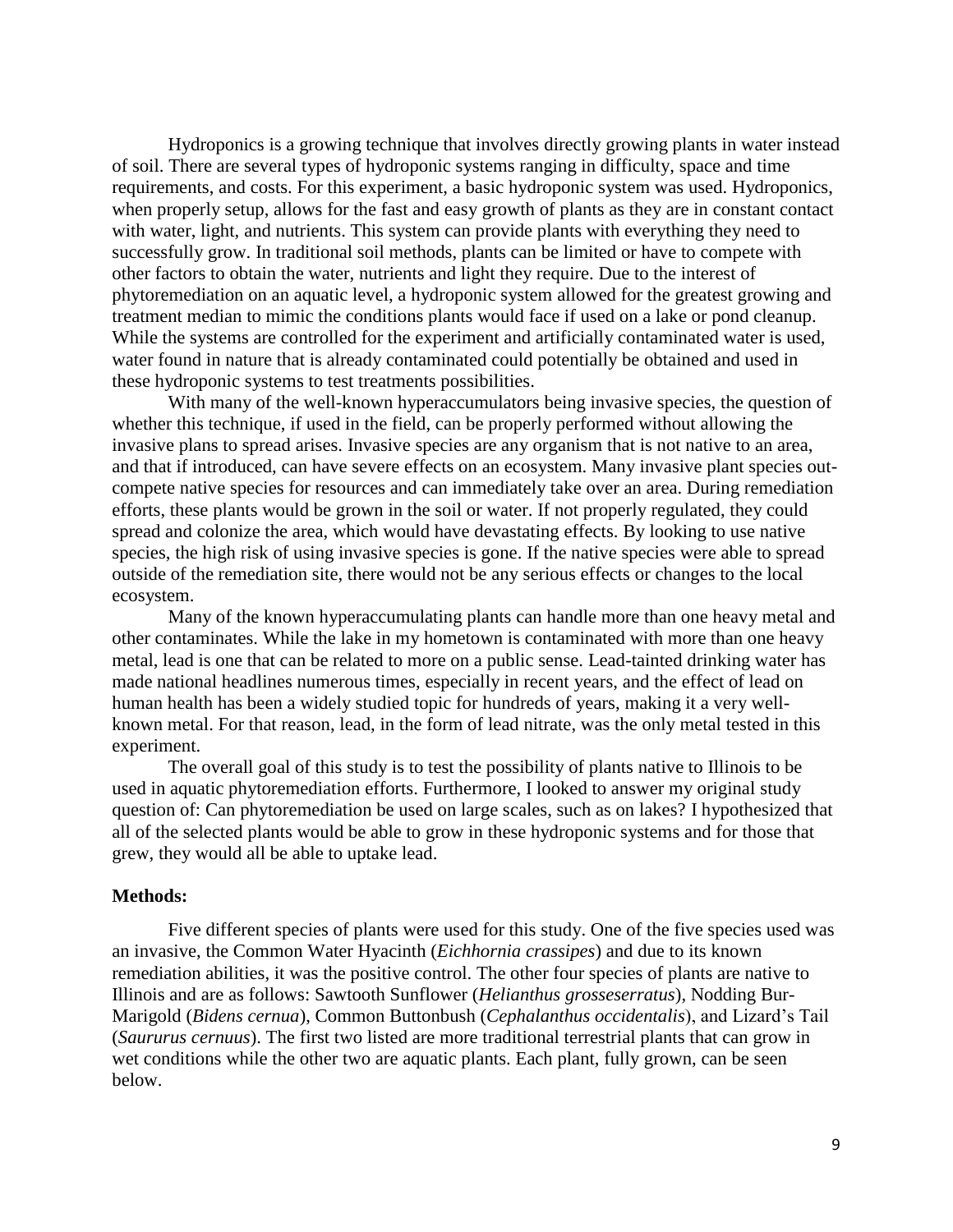

The Common Water Hyacinth *Eichhornia crassipes* Photo obtained from: [http://www.bbc.co.uk/blogs/gardening/](http://www.bbc.co.uk/blogs/gardening)2011/ 11/a-drop-of-exotica-water-hyacin.shtml



Nodding Bur-Marigold *Bidens cernua* Photo obtained from: https://www.prairiemoon.com/bidenscernua-nodding-bur-marigold-prairie-moonnursery.html



Sawtooth Sunflower Helianthus grosseserratus Photo obtained from: http://www.illinoiswildflowers.info/prairie/pl antx/swt\_sunflowerx.htm



Common Buttonbush *Cephalanthus occidentalis* Photo obtained from: https://gobotany.newenglandwild.org/spec ies/cephalanthus/occidentalis/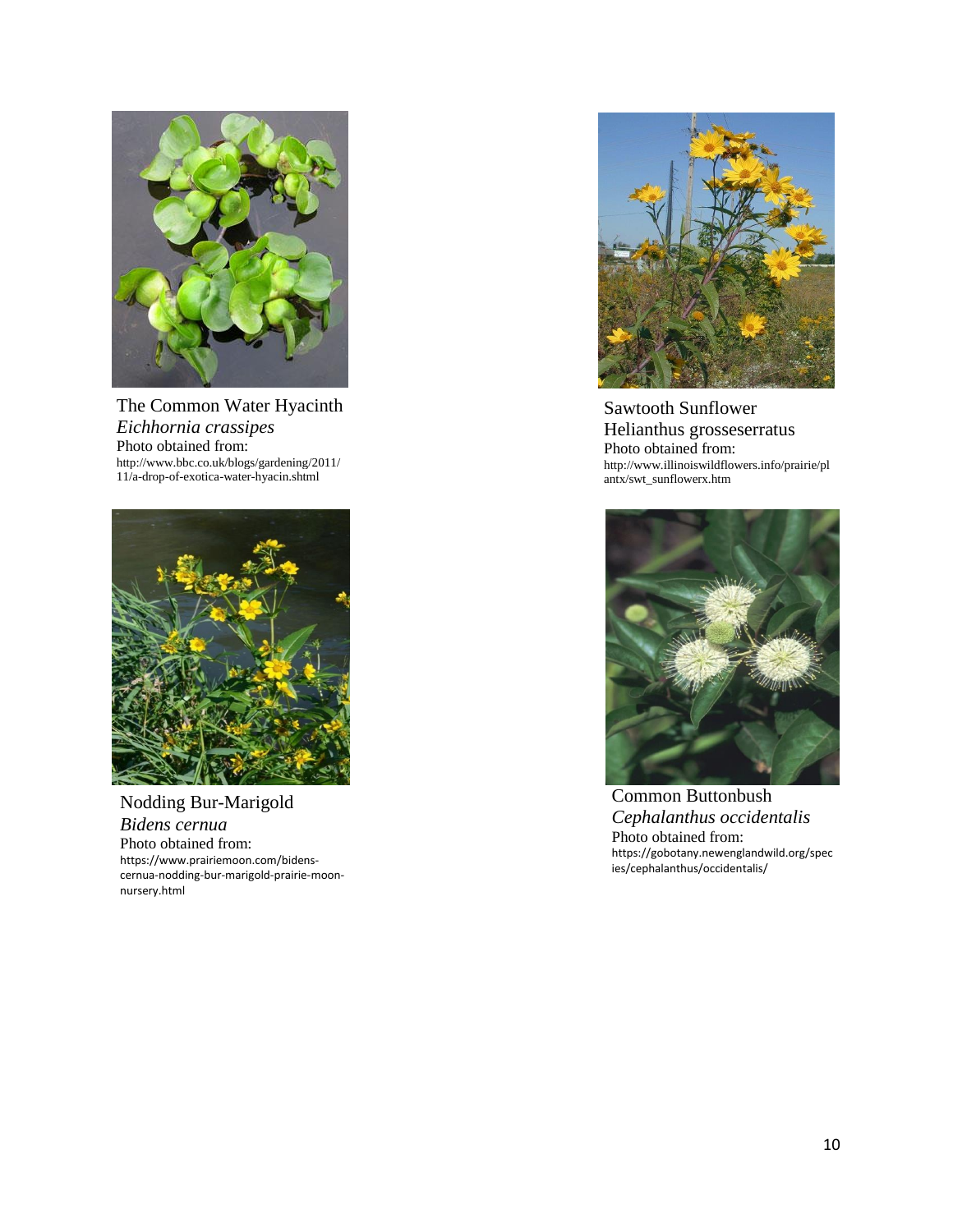

Lizard's Tail *Saururus cernuus* Photo obtained from: http://www.ibiblio.org/carrborocitizen/flora/2 009/06/step-softly-among-the-water-dragons/

Lead nitrate was obtained, and fourteen 0.5000-0.5005 g samples were measured out using weigh boats and an analytical balance. Each sample was dissolved in deionized water (DI) while in the weigh boat and then quantitively transferred to a 125 mL Erlenmeyer flask where the solution was diluted with 100.00 ml of DI water. The original lead nitrate concentration for each tank was ~14.7 ppm. Next, twelve ten-gallon fish tanks were obtained, placed in the school's greenhouse and filled with around nine gallons of DI water. Each tank was given its own air stone to provide a constant flow of oxygen into the water. A visual representation of the greenhouse set-up is in Figure 4.



Figure 4: This diagram shows the greenhouse setup with twelve ten-gallon tanks lined along the table. The letter and number label combination are used to show the replicates for the negative control and the four native plants. There are four E tanks for the time-lapse experiment. The labels also show how much lead was added to each tank.

After the tanks were set up, 3 seeds of each plant were placed in growing sponges inside plastic growing cups. The growing sponge acts as a medium for the plant roots to attach to like they would if they were growing in soil. The plastic cups were 2 inches deep and can be seen in Figure 5. The cups were then placed in a Styrofoam sheet that assists in holding the plant up on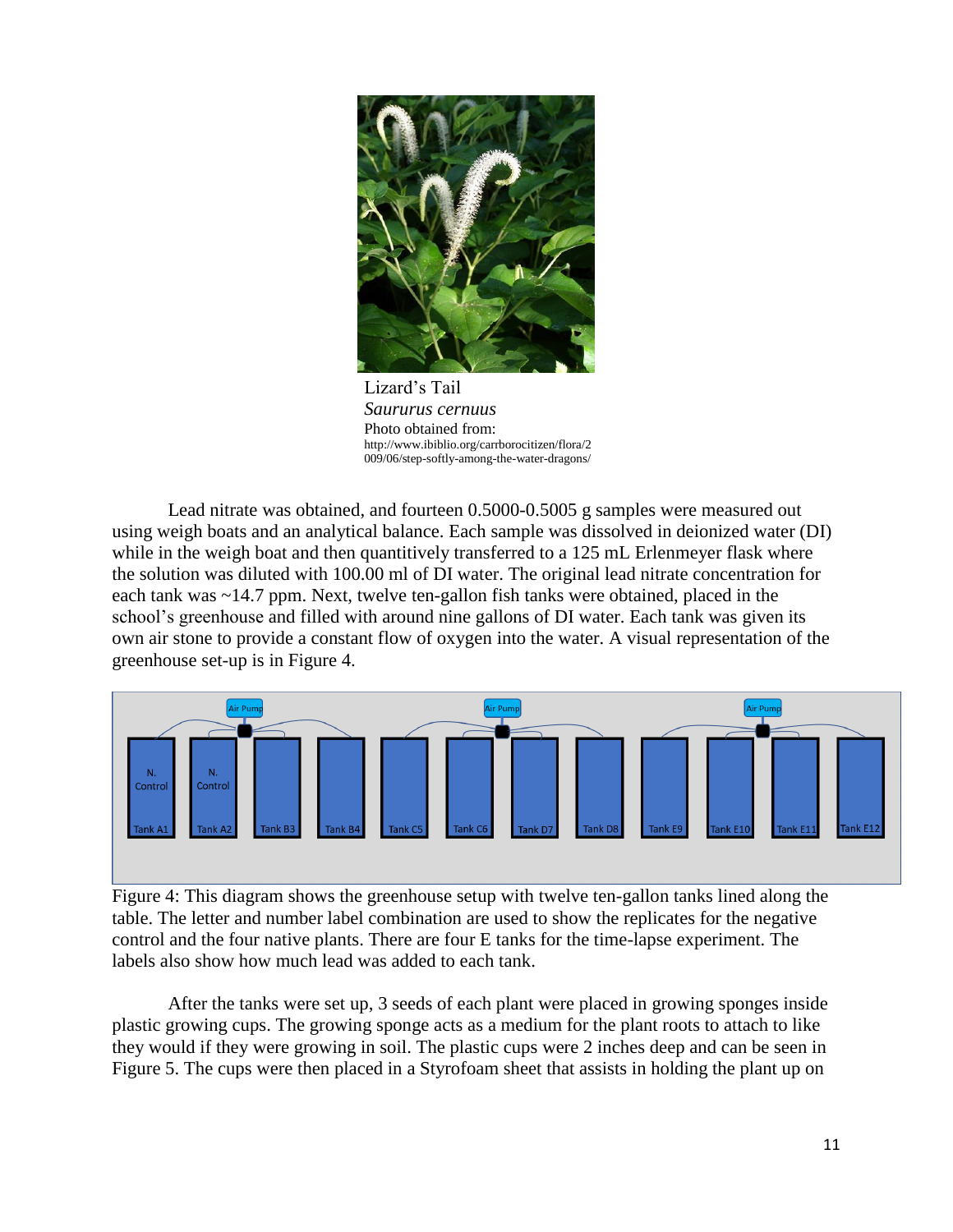top of the water. Ten cups for each species of plants were added to their own tank and labeled accordingly. One tank for the experimental set-up in the greenhouse can be seen in Figure 6.



Figure 5: A growing cup with a growing median cube placed inside



Figure 6: A complete set-up of one of the tanks. Included is the air stone, Styrofoam and growing cups containing seeds.

The Water Hyacinth could not be purchased from seed and therefore could not be placed in the greenhouse. Two ten-gallon tanks were placed in a climate controlled classroom, filled with nine gallons of DI water and given their own air stones. This set-up is depicted in Figure 7. Due to their biological adaptation for water, the Water Hyacinths were able to float on their own. Since the plants had to be transported live, they did not all arrive in similar health with half of the plants having lost their root systems. In order to have one complete set-up for the control, the ten plants that still had their root systems were placed in the same tank while the ten plants that lost their roots were put in the same tank. This was done in hopes of having at least ten samples to test after six weeks.



Figure 7: The Water Hyacinth tank setups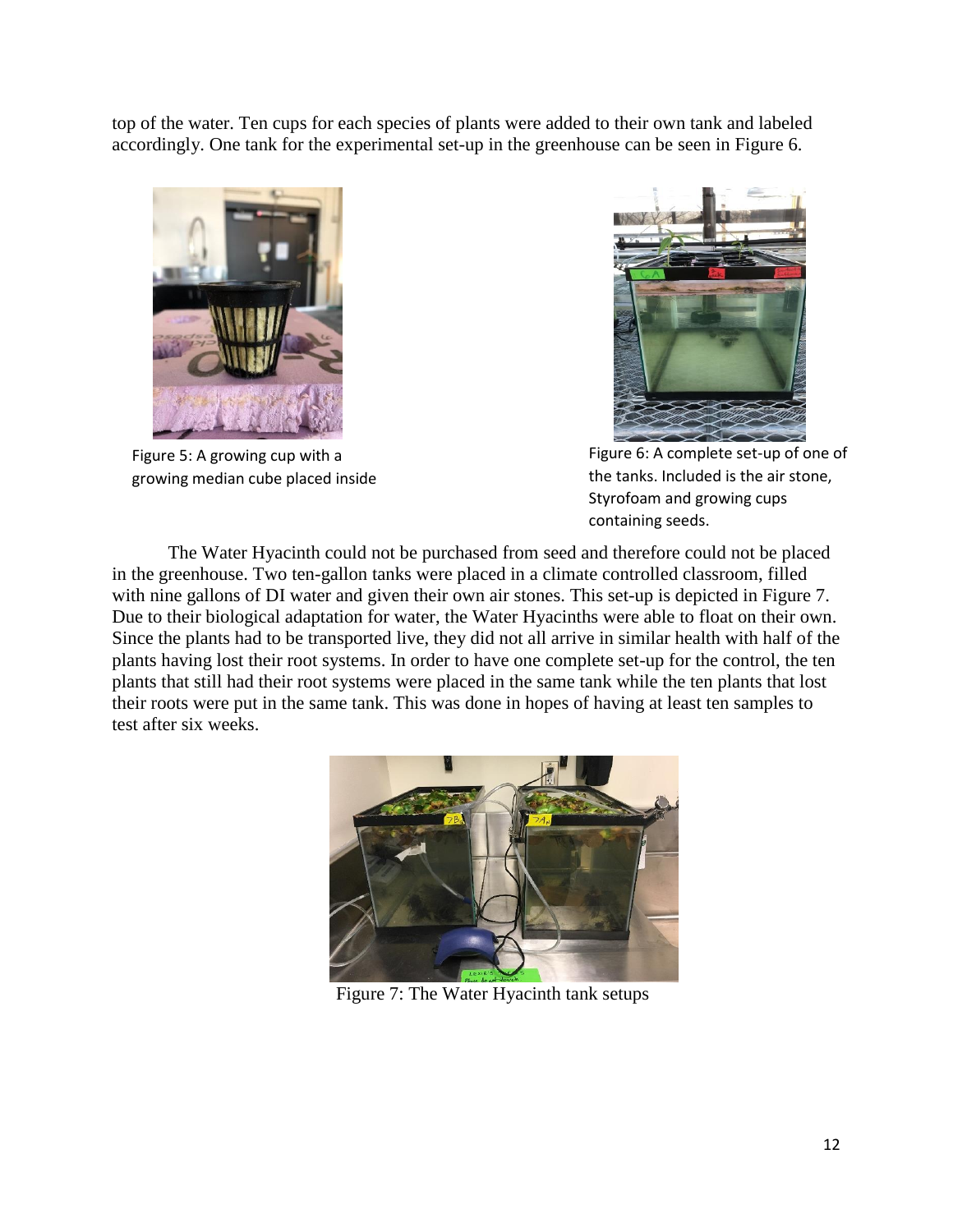Once all of the plants were placed in the water, the lead nitrate solutions were quantitatively added to each tank and the total volume level in the tank was marked. Next, six pellets of the fertilizer in Figure 7 were added to each tank which supplied nutrients for the plants for the duration of the experiment. Every two days the tanks were checked, and additional DI water was added when the level dipped below the initial marked volume line.



Figure 6: The brand of fertilizer used to supply nutrients to the plants.

The plants grew undisturbed for six weeks. After six weeks of growth, the plants were removed from the water. For the plants that grew, they were removed from the growing cups and each species was placed in its own jar and dried in the oven. The method used for lead analysis was EPA Method 200.7, Revision 4.4. Due to the short growing period for the plants, there was not enough biomass to fulfill the sample size called for by the EPA. To have testable samples, every plant grown in a tank was ground up together with a mortar and pestle to increase overall sample size. The EPA method called for a 1.0 g sample from each plant. The only plants with enough biomass for a 1.0 g sample were the Sawtooth Sunflowers and Water Hyacinths. The Nodding-Bur Marigold and Common Buttonbush did not grow enough to produce a combined sample biomass over 1.0 g. All of the biomass that could be recovered from these plants were used.

To prepare the ground-up plants for analysis, they were placed in individual beakers where 4 mL of (1+1) nitric acid<sup>1</sup> and 10 mL (1+4) hydrochloric acid<sup>2</sup> were added to each beaker to breakdown and liquify the plants. These solutions were then boiled for 30 minutes. After boiling, the solutions were quantitatively transferred into 100 mL volumetric flasks and diluted to the mark with ultra-pure DI water. A sample from each solution was then taken and ran through the Microwave Plasma Atomic Emission Spectrometer (MPAES) to detect and measure any lead present.

Five water samples from each of the negative control tanks were taken. To prepare for analysis, each sample had to be acidified to a pH of  $\sim$ 2 with (1+1) nitric acid. Next, 50 mL of water was taken from each sample and transferred to separate beakers. To each beaker, 1 mL of

 $\overline{\phantom{a}}$ 

 $1(1+1)$  Nitric Acid solution consists of 50 mL Nitric Acid and 50 mL ultra-pure DI water.

 $2$  (1+4) Hydrochloric Acid solution consists of 20 mL Hydrochloric Acid and 80 mL ultra-pure DI water.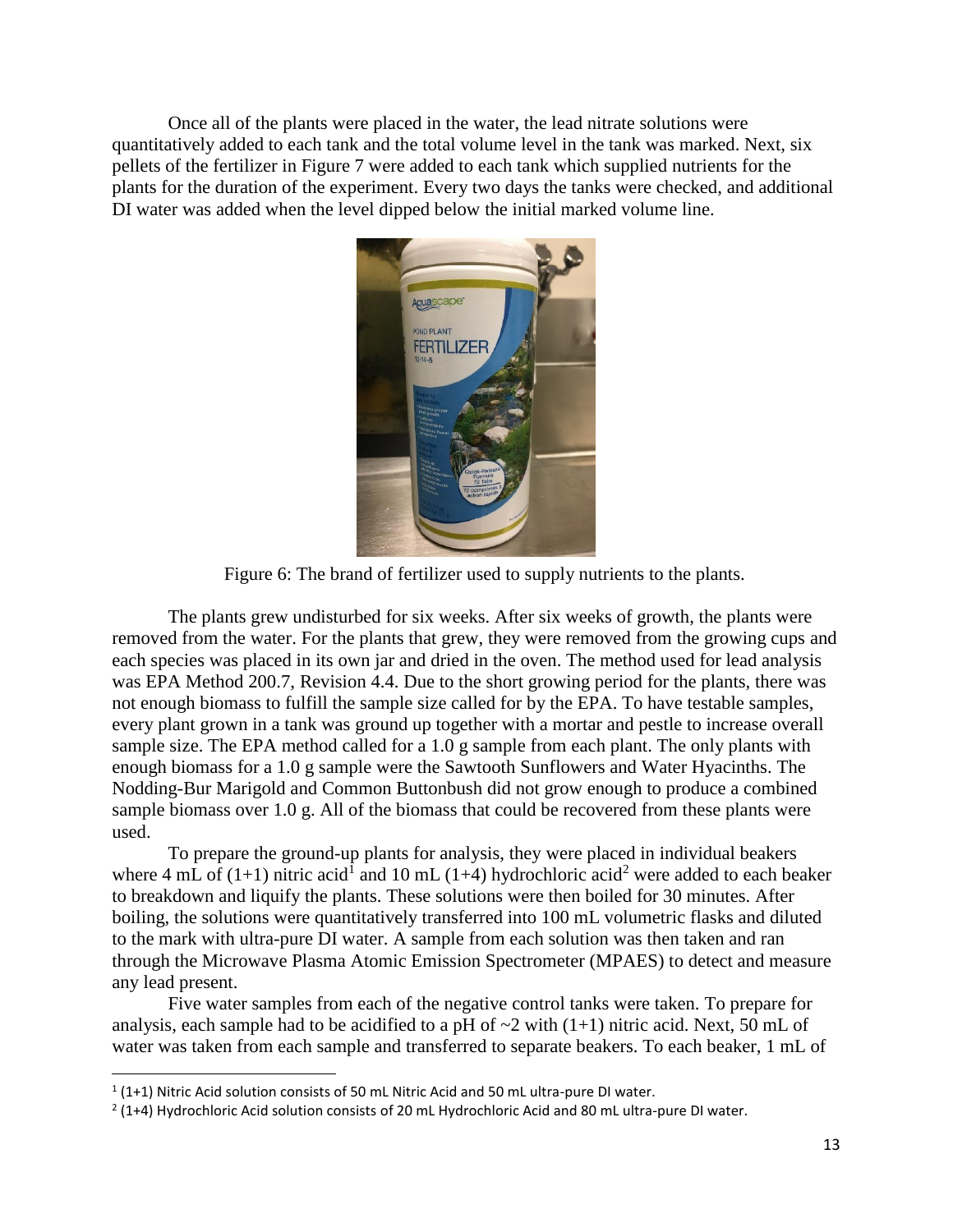$(1+1)$  nitric acid and 0.5 mL of hydrochloric acid was added and after, the samples were heated and reduced in volume to 20 mL. Once at 20 mL, the samples were transferred to 25 mL volumetric flasks and diluted to the mark with ultra-pure DI water. These samples were then run through the MPAES to measure the lead concentrations. As the negative control, the data from the water samples was not used in the results as theoretically, the concentrations should have stayed around 14.7 ppm. I also decided to leave the water samples out of my results as I was more focused on the plant samples.

To convert the data from the MPAES into concentrations, two standard curves were made. A stock solution of nitric acid, hydrochloric acid and ultra-pure water was made, where a  $1/20<sup>th</sup>$  dilution was performed to make 8 standard solutions of known concentrations. Serial dilutions were used to make the standard solutions. The 8 standards were run twice through the MPAES, once in the beginning and once at the halfway point between my experimental samples to increase the quality of the standard curves when using the best fit line to solve for unknown concentrations. The 8 standards had lower and upper detection limits for measured intensities of ~400 and ~55,000, respectively. Once the plant samples were analyzed, the Nodding-Bur Marigold had measured intensities that were under 100. I decided to not include this data in the results as the best fit line equation from the standard curve would not accurately represent the true value of lead in the plant samples since they are significantly lower than the lower detection limit. The Common Buttonbush samples were slightly under the 400-intensity level, but since the numbers were within 100 of the detection limit, I decided to use these numbers in the results to have a greater comparison aspect for my experiment.

Once the numbers were converted from intensity into ppm, they were transferred into SPSS, averaged for each tank, and then ran in a One-Way T-Test. The results from the replicates were combined with the initial results for a total of ten samples for each species. The measured concentrations of lead for each species were graphed in excel.

An additional two tanks of the sawtooth sunflower were used for a time-lapse experiment for a total of four tanks with these species growing in them. The original plan was to test plant samples from a tank at 2, 4, and 6 weeks of growth to better assess the plants performance when on a timed schedule. However, the 2 and 4-week tanks had little to no growth over those times periods, therefore there was no biomass to test for lead. The 2 and 4-week tanks were allowed to grow for the remaining weeks, but no samples were taken from them at the end of 6 weeks. This was done to make the number of samples for each plant species even.

## **Results**

After analyzing the plant samples, the amount of lead found in each sample per species was averaged. The average lead uptake was graphed in Excel to compare the performance of the plants to one another and can be seen in Figure 7. The Nodding-Bur Marigold average was excluded from this figure as well as from the following T-Test. As stated earlier, the water samples were also left out of the T-Test as I solely wanted to statistically compare the plants. Figure 8 shows the results of the one sample T-Test with p-values above 0.05, showing success in the experiment and leading to the acceptance of the proposed hypothesis that if the plant grows, then it will uptake lead.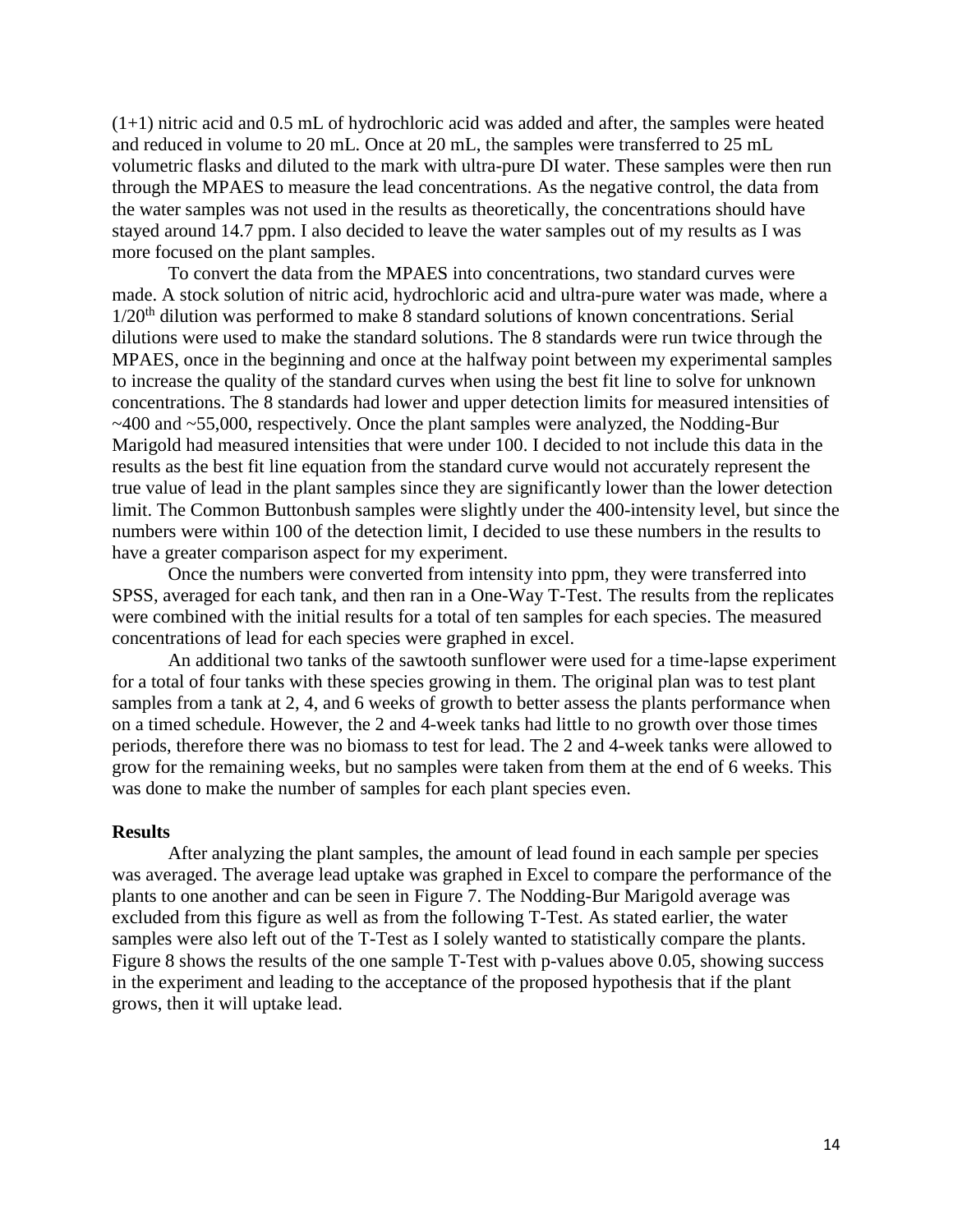

Figure 7: The average lead uptake of the plants that grew and both controls. SS: Sawtooth Sunflower, CB: Common Buttonbush, WH1-2: Water Hyacinths, NC1-2: Negative Control

|                 | Test Value = $0$ |    |                            |          |                                              |          |
|-----------------|------------------|----|----------------------------|----------|----------------------------------------------|----------|
|                 |                  |    |                            |          | 95% Confidence Interval of<br>the Difference |          |
|                 |                  |    |                            | Mean     |                                              |          |
|                 |                  | df | Sig. (2-tailed) Difference |          | Lower                                        | Upper    |
| SS              | 1.559            |    | .363                       | .86500   | $-6.1869$                                    | 7.9169   |
| CB              | 5.286            |    | .119                       | .55500   | $-.7792$                                     | 1.8892   |
| WH1             | 1.042            |    | .487                       | 15.86000 | $-177.5284$                                  | 209.2484 |
| WH <sub>2</sub> | 3.133            |    | .197                       | 33.62000 | $-102.7176$                                  | 169.9576 |

# **One-Sample Test**

Figure 8: The results of the One-Sample T-Test, demonstrating that three species were successful in up taking lead as the p-values were greater than 0. SS: Sawtooth Sunflower, CB: Common Buttonbush, WH1-2: Water Hyacinths

# **Discussion**

Over the course of six weeks, three out of the four plants were able to grow in the hydroponic systems. The only plant that was unable to grow was the Lizards Tail, which lead to the rejection of the first proposed hypothesis that all of the plants would be able to grow in a hydroponic system. Since the Sawtooth Sunflower, Nodding-Bur Marigold, and Common Buttonbush samples were all found to have detectable levels of lead, the second proposed hypothesis of if the plants grow, then they will be able uptake lead was accepted. A misconception that could be applied to the lead that was taken up is that since the plants were constantly in contact with the water which was also the main route for nutrients to be delivered that the dissolved lead would be taken up regardless of the plant species. While many plants can be grown in hydroponic systems, not every plant can grow in the presence of heavy metals. The plants that would either not grow in the first place or would not survive long after sprouting due to the metal poisoning the plant. To be shown as a reliable hyperaccumulator, the plant must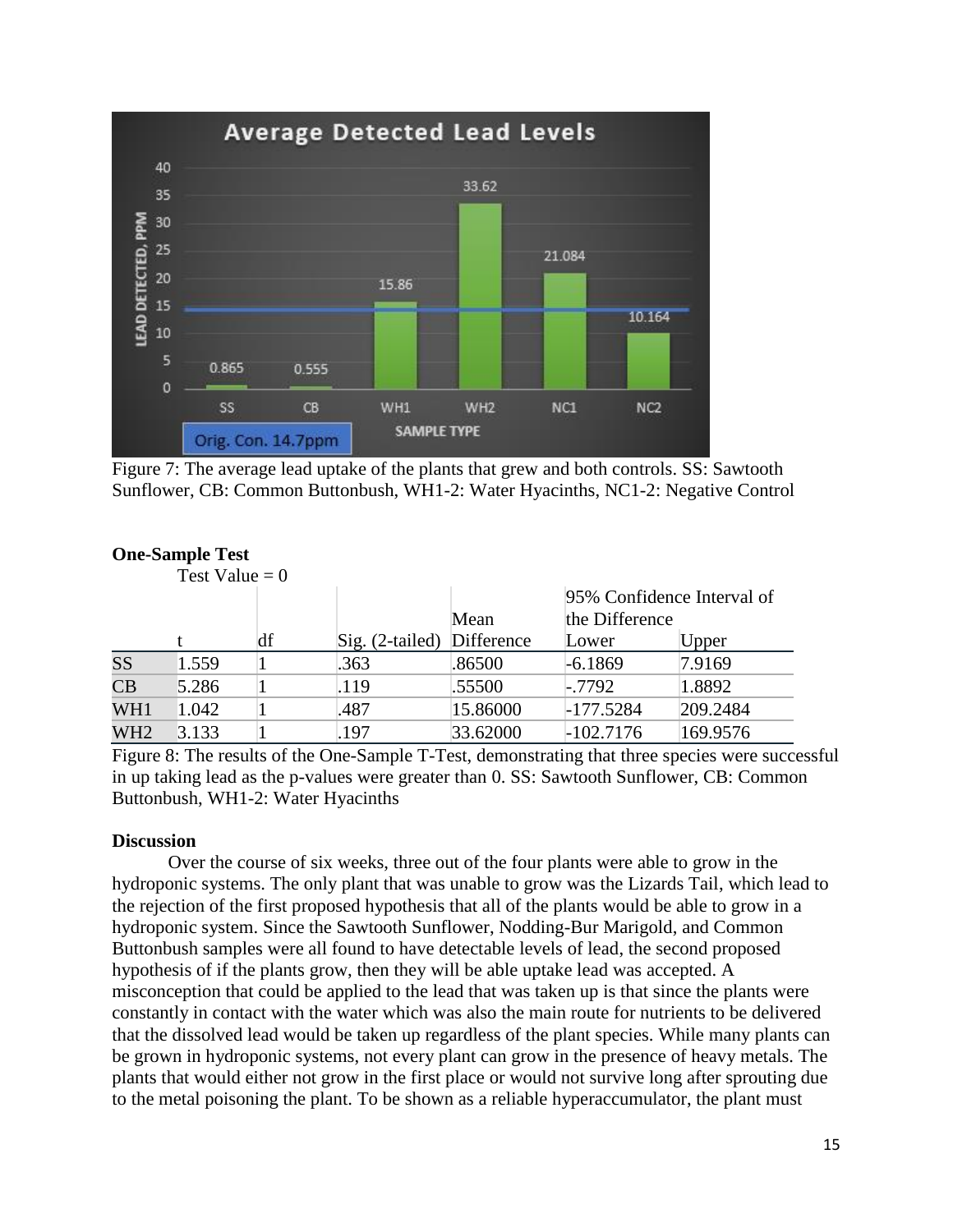grow and survive in these polluted environments. Due to the success of the three plants that grew, it can be said that they are capable of being hyperaccumulators, but more testing and on larger scales would have to be performed to confirm their abilities. Since the Lizards Tail did not grow, it can be hypothesized that this species cannot survive in a total aquatic system or cannot grow in the presence of lead. Other factors could have also affected the growth of this species and more testing would need to be performed if the Lizards Tail would be of interest for further studies on growing in an aquatic system and accumulating heavy metals.

Throughout the six-week experiment period, the Water Hyacinths slowly started to die, but they were still able to uptake an average of 24.59 ppm 0r 0.02459g/kg of lead. This was the highest average lead uptake among all the plants. This came as no surprise as the Water Hyacinths are well-known for their heavy metal uptake abilities, which is why they were used as the positive control in order to compare the native plants performance to them. The higher uptake average could also be attributed to the fact that the Water Hyacinths were full grown when the experiment started and could have already had lead in them or other metals that would cause the MPAES to detect it as lead. With their well-developed root systems and large size, it is probable they were able to uptake more lead since the remaining plants had to grow from seed and did not have enough time to develop as much as the Water Hyacinths. They also grew in a separate environment from the other plants, which could have affected the lead uptake as well. To have a true comparison among the different plant species, the Water Hyacinths would need to be grown from seed alongside the other plants in the same environment.

When assessing the performance of the native plants that grew, the Sawtooth Sunflower had the highest uptake average of 0.865 ppm or 0.000865 g/kg. This means that the Sunflowers were able to uptake 5.88% of the original lead concentration in the tank. This came as no surprise as members of the sunflower family are known hyperaccumulators. The Common Buttonbush had the second highest uptake of the natives at 0.555 ppm or 0.000555 g/kg. This comes out to 3.78% of the original concentration of lead. While these percentages are small, they show that the experiment was successful in finding lead in the plant sample. To further confirm the abilities and find the full potential of these plants, repeated studies would need to be done.

While the Sawtooth Sunflowers took in the most lead, the Nodding-Bur Marigolds had the most growth in terms of plants that sprouted. Out of the twenty total growing cups with seeds, each cup successfully sprouted. Some of the plants did not completely break through to the surface from the growing sponge, but the seeds inside did sprout and if given more time to grow, would have broken through to the surface. The Sawtooth Sunflowers had a total of nine plants grow and four of them were over three inches tall with well-developed root systems. With the size of the root systems, it is possible that there was too much competition for nutrients among the plants and only a few of the plants could successfully grow. A larger tank or less plants per tank could be used to see if this is a possible explanation as to why few plants grew. The Common Buttonbush only had four plants sprout which can attribute to the low trace of lead found in the samples. The plants that did grow were very small, so a competition for nutrients may not be the reason as to why few grew. To test this theory of competition, tanks of varying sizes and amount of plants per tank could be used in a future study. When looking to perform this method of remediation, the amount of plants that will grow becomes an important factor to review, especially when it comes to the size of the site being remediated.

The combined water samples from both negative control tanks had a lead average of 15.624 ppm. When looking at each individual tank, tank 1 had an average of 21.084 ppm while tank 2 had an average of 10.164 ppm. This is 143.43% and 69.14% of the original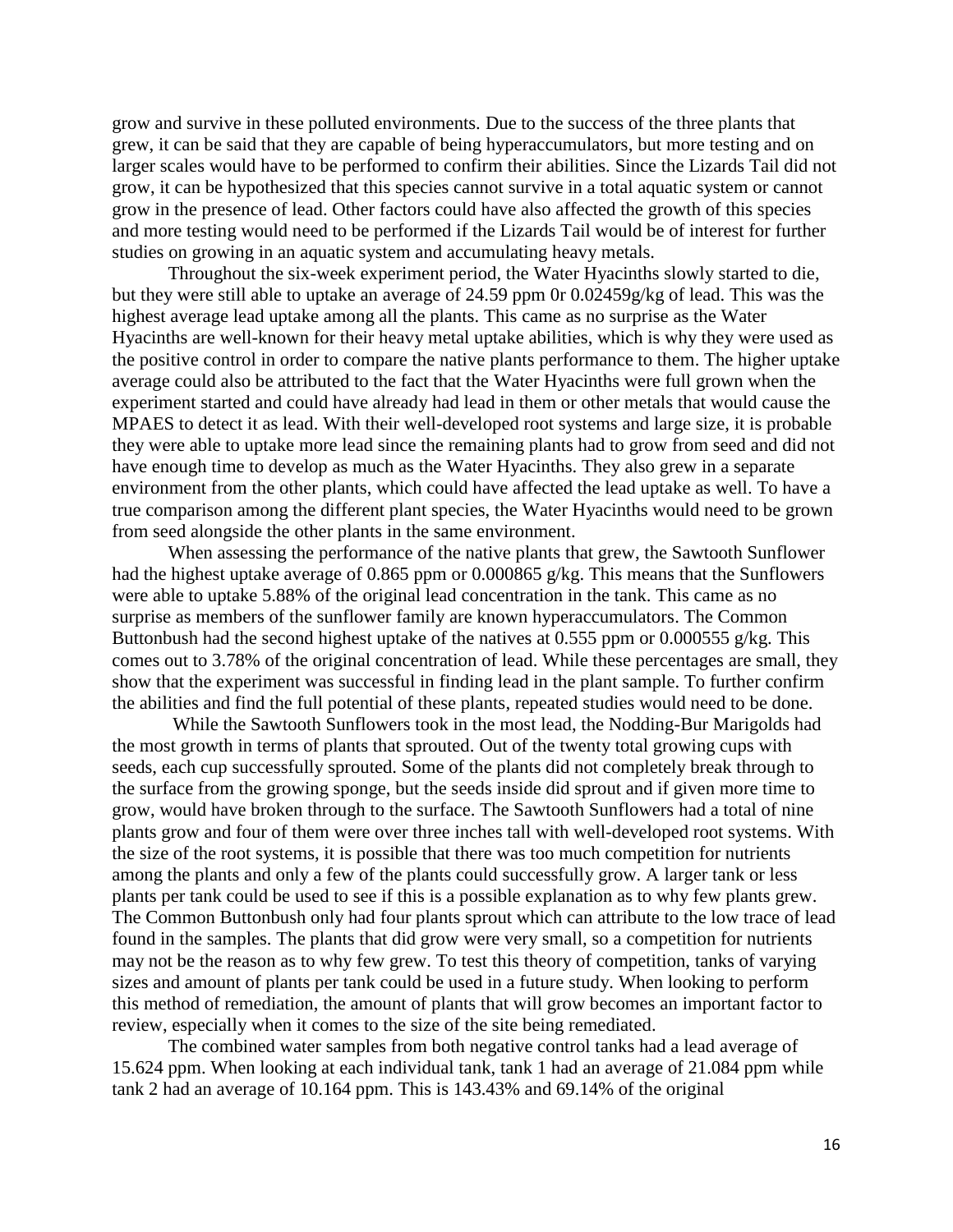concentrations, respectively. When starting the experiment, I believed that the concentrations would remain the same or be at least slightly smaller. These percentages, however, show that the concentrations in both tanks drastically changed over the course of 6 weeks. The unexpected amounts of lead can be attributed to several causes. Where the tanks were in the greenhouse, a large fan constantly blew on the two tanks and lead to increased evaporation. This could have led to some of the lead being lost from the tank through evaporation. It is also possible that with the constant changing water level the lead could have solidified again and stuck to the side of tank which would have caused that amount to not show up in the samples that were taken. It is also possible that some of the lead was absorbed into the sponge that held the air hose under the water. The sponge was washed with DI water and wrung three times to get as much of the original lead solution out, but some could have remained trapped in it. Lastly, when refilling the tanks to make up for the evaporated water, the original water could have overflown from the tank onto the floor when new water was dumped in. To explain this loss of lead, tanks not in front of a fan could be tested in the same manner as well as different air hose holders that don't absorb water. More care can also go into pouring in water to the tanks to prevent spills. Tank 1 had over 100% of the original concentration of lead. The best possible explanations could be that the original concentration of this tank was higher than 14.7 ppm or there was some form of cross contamination between the tanks.

The T-Test was run to statistically show if the experiment was successful in the sense that there were detectable levels of lead in the plant samples. A test value of zero in this experiment shows that any p-value over zero was significant. Figure 8 shows that every p-value was above zero and therefore significant and successful in proving the hypothesis that if a plant grows then it will absorb lead. The Sawtooth Sunflowers had a p-value of 0.363, Common Buttonbush at 0.119, and the two Water Hyacinth samples had p-values of 0.487 and 0.197. When this experiment was initially formed, the idea was to individually compare the lead up-take performance of each plant against each other with an ANOVA. This was to see what plant(s) performed the best and should be further tested to find its true phytoremediation potential. Since plant growth is sporadic, it was not possible to plan for the potential plant growth. Due to the uneven plant growth, the original plan had to be replaced by the use of the T-Test. To use the original plan, more tanks and plants would need to be used in order to have more plant material to test.

The proposed time lapse experiment was unsuccessful. After two weeks of growth, there was one small plant growing in the two-week tank. After four weeks of growth, there was only 3 small plants growing in the four-week tank. It was decided that there was not enough biomass to test for any traces of lead, so these tanks were put aside, and no samples were taken to be tested from them. For the time lapse to work, a longer total experimental time frame would be necessary. The Sawtooth Sunflowers that did grow did not really show significant growth until four and a half weeks in.

Overall, the experiment was successful as the results showed that plants native to Illinois are capable of removing lead from water. While three of the four plants grew, the ones that did grow were all found to contain traces of lead. The most successful species, in terms of lead accumulation, was the Sawtooth Sunflower and the most successful species to grow in the hydroponic system was the Nodding-Bur Marigold. Based off these initial results, it can be concluded that the Sawtooth Sunflower and Nodding-Bur Marigold have the potential to be used as hyperaccumulators to remove lead from contaminated water. Longer and larger scaled experiments with other variables such as more heavy metals, additional pollutants and non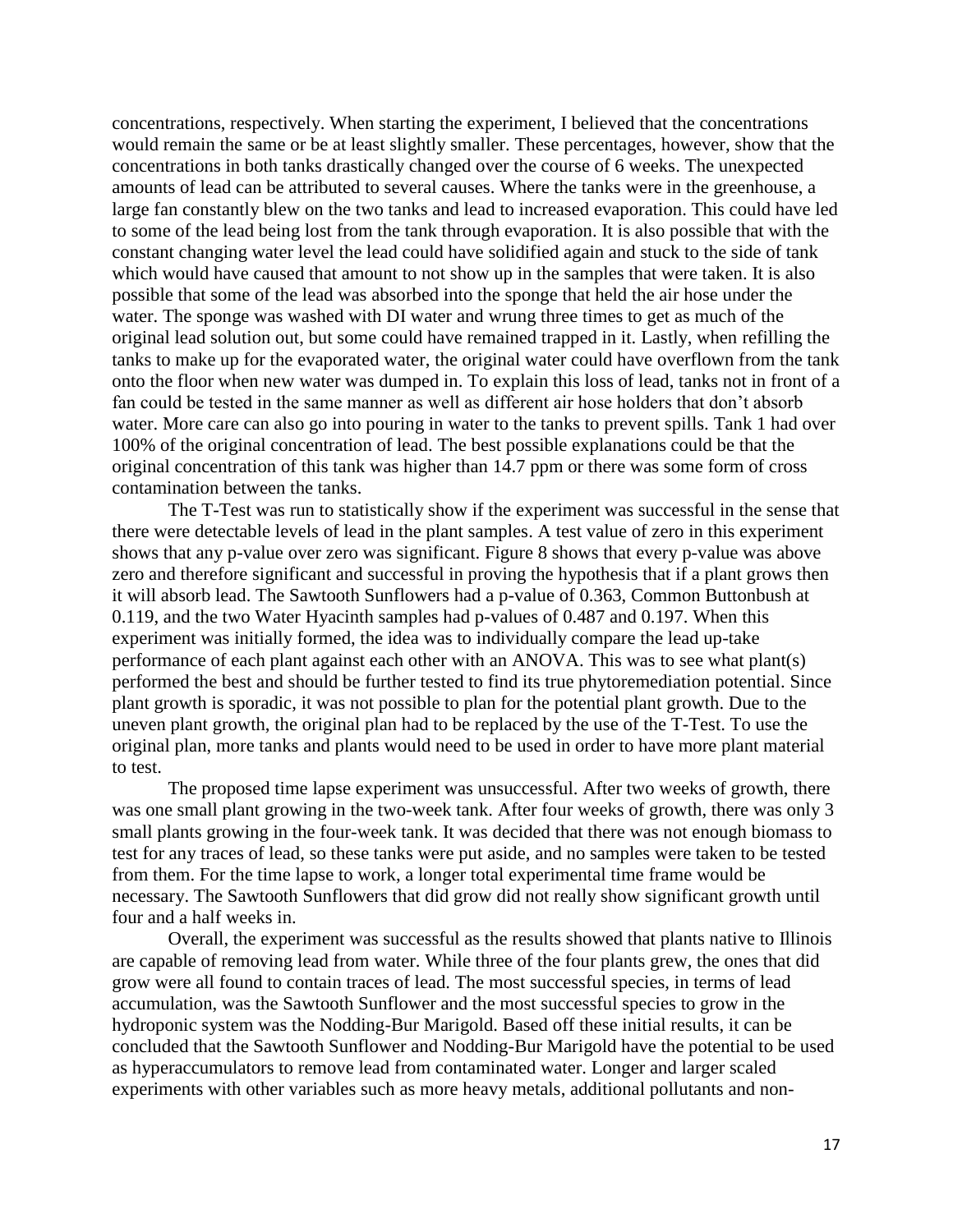deionized water would have to be conducted on these two plants to further demonstrate their potential as well as find their limitations before being recommended as plants for site remediation. It is possible that these plants could be used to remove lead and possibly other heavy metals from a lake or pond like the one from my hometown, but as already stated further tests would need to be conducted before recommending these plants for this type of remediation.

# **Future Directions and Improvements**

While this experiment was statistically successful, there are several steps that could be taken to improve upon the experimental setup and overall study. If this experiment was run again one of the main changes would be a longer time frame. While six weeks was the longest possible time frame that could be achieved for this experiment, the initial ideal time frame was ten weeks since for most plants, that is a significant amount of time for growth. A longer growing period would have allowed for the ANOVA to be run and for a comparison amongst the plants to be conducted. This comparison would help show which plant was the most successful, statistically, and should be pursued for further phytoremediation research on using native plants to remediate contaminated sites. The longer growing period would also allow for more biomass to be obtained to more accurately follow the EPA Method. The Sawtooth Sunflowers and Water Hyacinths had enough biomass for a 1.0 g sample, but the other plants fell short. With the amount of acids and water added used to form the sample solutions being scaled for a 1.0 g plant sample, the solutions were not accurately made for the plants that fell below a 1.0 g sample weight. It was decided that scaling down the acids added to the plant samples would be too difficult and time consuming. If this experiment was conducted again, I would make sure there is enough plant matter to accurately make the sample solutions, as well as have more samples for each plant.

As previously mentioned, to have the true comparison for the Water Hyacinths, growing them from seeds at the same time as the other plants could be done. As a heavily regulated invasive species, it is difficult to obtain Water Hyacinth seeds, so a different well-known hyperaccumulator with seeds that can be purchased could be used as the positive control instead. Also, to prevent outside factors from affecting the success of the plants, all the hydroponic systems would need to be contained in the same area. Larger tanks with varying amounts of plants in them could also be tested to find the ideal amount of plants that can grow and be sustained in a certain size tank.

Several other factors could be taken to improve upon this study. One factor would be to reduce the amount of plants per tank or use a larger tank to reduce the possibility of nutrient competition. Another would be to reduce the potential of cross contamination by better spacing out the tanks so water from one tank could not enter the other and changing the original metal concentration. I would also use less plant species, if ran again, to make it easier when making the acid solutions, analyzing them with MPAES and comparing the final data sets.

Since my hometown lake is the inspiration behind this entire experiment, I would like to be able to use water from the lake in the hydroponic systems. I would like to test if these same plants can grow in the water with several major heavy metal pollutants as well as remove some or all the pollutants from it. Ideally, I would want this experiment to be conducted on a larger scale to mimic a real lake treatment and see if this technique is a viable method of remediation. While my original plants would likely perform differently due to what pollutants are within the water, I would still want to fully test these native plants as they are a safer, cheaper and more manageable option than other remediation plants and techniques. If my original plants were unsuccessful, another group of plants would need to be tested to find a mix of plants that could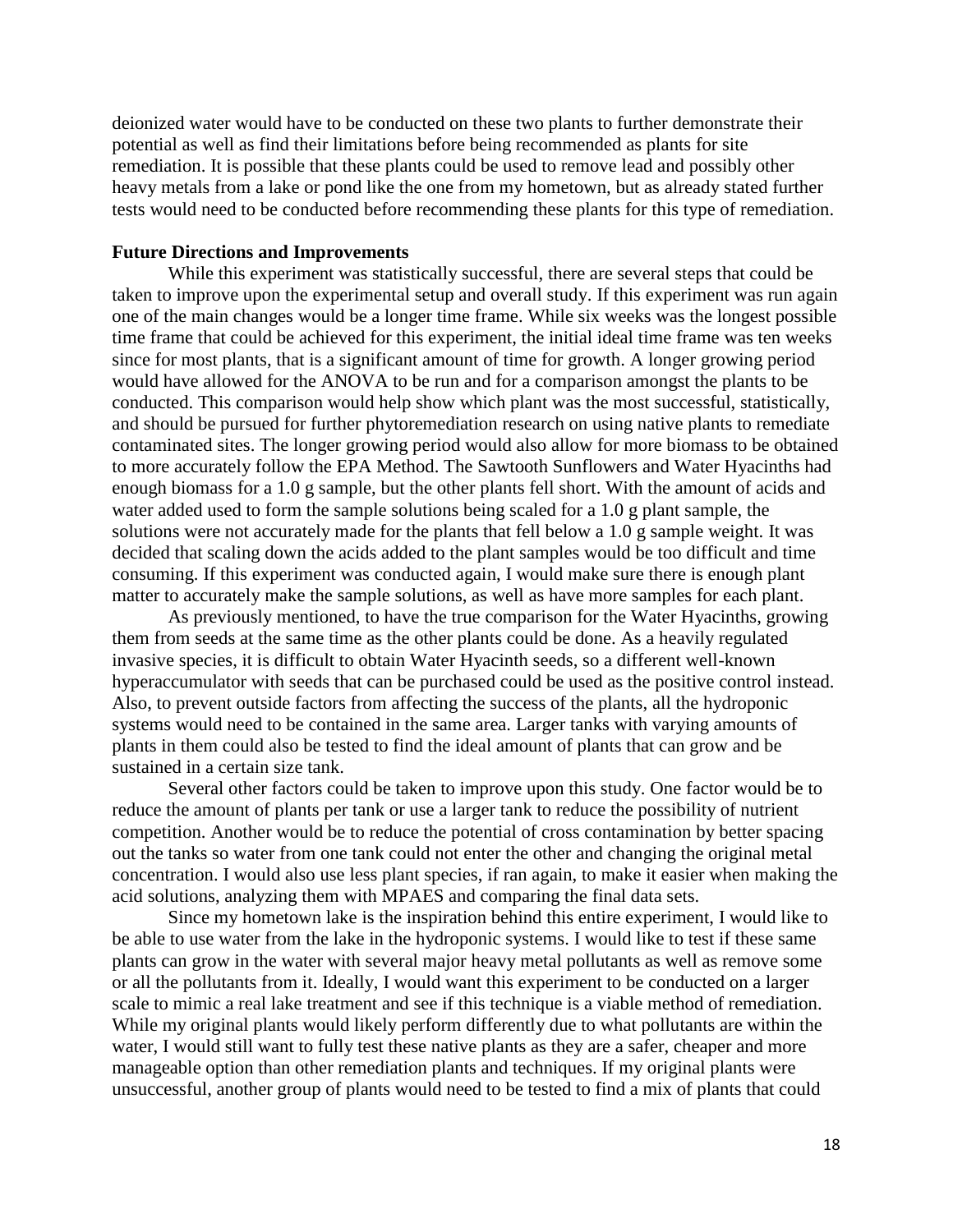remove a significant amount of pollutants and possibly restore the lake to its pre-contamination state, over time. With a lake as large as this, it is most likely not possible that plants alone could help remediate the lake, but it could be a successful method to reduce the overall pollution and serve as a step in the right direction towards completely restoring the lake.

Phytoremediation is an up and coming remediation method and I believe that if more extensive research is put into this technique for larger scale cleanups, it can be a low-cost and effective method to recommend for the cleanup of polluted aquatic environments. Having more affordable and low maintenance methods of remediation could lead to action being taken. With so many NPL and superfund sites in the US alone, we are in desperate need of an effective remediation method that is also cost-effective.

## **Conclusion**

The results of this experiment show that native plants to Illinois have the potential to be used in aquatic phytoremediation cleanups. The Sawtooth Sunflower and Common Buttonbush demonstrated significant abilities to remove lead from water and with further research could be used to remediate larger scale environments that are not controlled, such as the lake in my hometown. With the low-cost, visual appeal and ease of phytoremediation, this technique should continue to be studied and implemented in remediation efforts as the need for treatment of contaminated ecosystems, such as superfund sites and NPL sites, grows in the US and worldwide.

## **References**

- Bennett, P., Gordon, J., & Taylor, A. (2002). Lead Poisoning: Case Studies. *British Journal of Clinical Pharmacology, 53*(5), 451-458. doi:10.1046/j.1365-2125.2002.01580.x
- CDC. (2017, February 9). *Lead*. Retrieved from Centers for Disease Control and Prevention: https://www.cdc.gov/nceh/lead/
- CNN Library . (2017, November 28). *Flint Water Crisis Fast Facts.* Retrieved from CNN: http://www.cnn.com/2016/03/04/us/flint-water-crisis-fast-facts/index.html
- Corley, M., & Mutiti, S. (2017, February 15). The Effects of Lead Species and Growth Time on Accumulation of Lead in Chinese Cabbage. *Global Challenges, 1*(3). doi:10.1002/gch2.201600020
- Dietz, A. c., & Schnoor, J. L. (2001). Advances in Phytoremediation . *Environmental Health Perspectives Supplements*, 163.
- EPA. (n.d.). Retrieved from Method 200.7, Revision 4.4 : www.epa.gov
- EPA. (2017, May 2017). *Lead at Superfund Sites*. Retrieved from United States Environmental Protection Agency : https://www.epa.gov/superfund/lead-superfund-sites
- EPA. (2017, May 15). *Superfund History* . Retrieved from United StatesEnvironemntal Protection Agency: https://www.epa.gov/superfund/superfund-history
- EPA. (2017, December 17). *Superfund Site: Depue/New Jersey Zinc/Mobil Chemical Corp. Depue, IL*. Retrieved from United States Environmental Protection Agency :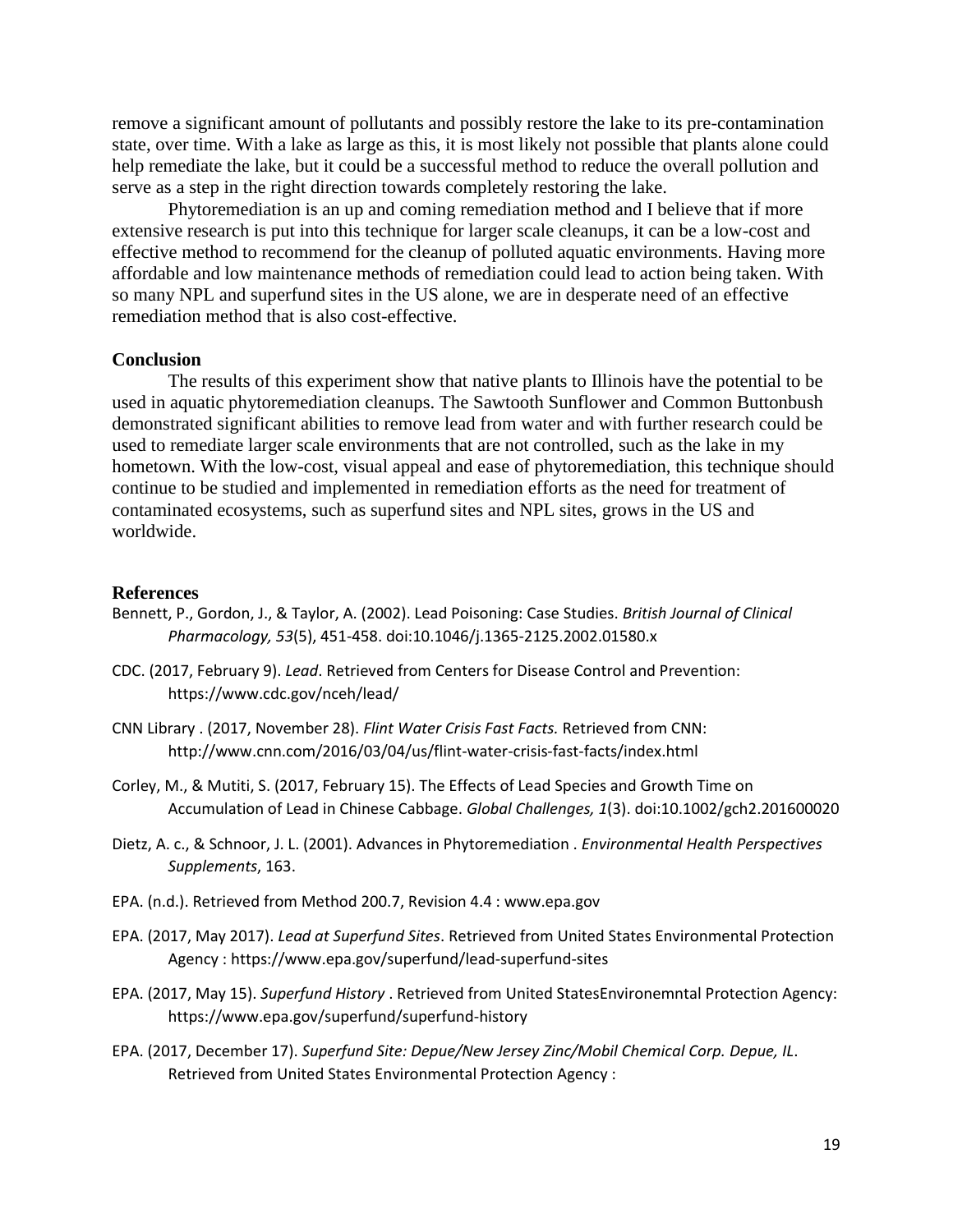https://cumulis.epa.gov/supercpad/SiteProfiles/index.cfm?fuseaction=second.cleanup&id=0500 396#bkground

- Golubev, I. A. (2001). *Handbook of Phytoremediation.* New York : Nova Science Publishers, Inc.
- Gordon, J. N., Taylor, A., & Bennett, P. N. (2002). Lead Poisoning: Case Studies. *British Journal of Clinical Pharmacology, 53*, 451-458. doi:10.1046/j.1365-2125.2002.01580.x
- Kadukova, J., & Kavulicova, J. (2010). *Phytoremediation and Stress: Evaluation of Heavy Metal-Induced Stress in Plants.* New York: Nova Science Publishers, Inc. Retrieved May 10, 2017, from http://ebookcentral.proquest.com/lib/hedberg-ebooks/reader.action?docID=3018722
- Kamal, M., Ghaly, A., Mahmoud, N., & Cote, R. (2004, February ). Phytoaccumulation of heavy metals by aquatic plants. *Environment International, 29*(8), 1029-1039.
- Landrigan, P., & Todd, A. (1994). Lead Poisoning. *The Western Journal of Medicine, 161*(2), 153+.
- Li, Z., Wu, L., Luo, Y., & Christie, P. (2014, January). Dynamics of plant metal uptake and metal changes in whole soil and soil particle fractions during repeated phytoextraction. *Plant & Soil, 374*(1/2), 857-869.
- Limmer, M., & Burken, J. (2016). Phytovolatilization of Organic Contaminants. *Environmental Science & Technology, 50*(13), 6632–6643. Retrieved May 10, 2017, from http://pubs.acs.org/doi/abs/10.1021/acs.est.5b04113
- Liu, W., Luo, Y., Teng, Y., & Li, Z. (2010). Phytoremediation of Oildfield Sludge After Prepared Bed Bioremediation Treatment. *International Journal of Phytoremediation*, 268-278. Retrieved May 14, 2017, from http://web.b.ebscohost.com/ehost/pdfviewer/pdfviewer?sid=d6ccf6ac-a9de-4aa4-84c0-196b2dd454be%40sessionmgr102&vid=2&hid=125
- Mangas, S., Visvanathan, R., & van, A. M. (2011). Lead Poisoning from Homemade Wine: A Case Study. *Environemental Health Perspectives, 109*(4), 433-435.
- Mayo Clinic. (2017). *Lead Poisoning* . Retrieved from Patient Care & Health Information : https://www.mayoclinic.org/diseases-conditions/lead-poisoning/symptoms-causes/syc-20354717
- Muratova, A. Y., T.V, D., Panchenko, L., & Turkovskaya, O. (2008). PHYTOREMEDIATION OF OIL-SLUDGE– CONTAMINATED. *International Journal of Phytoremediation*, 486-502. Retrieved May 14, 2017, from http://web.a.ebscohost.com/ehost/pdfviewer/pdfviewer?sid=ac4ba4a6-547a-47b6-87c4- 9281a7e44432%40sessionmgr4010&vid=1&hid=4104
- N, R., & F, N.-I. (2011). Heavy metal hyperaccumulating plants: how and why do they do it? And what makes them so interesting? *Plant Science, 180*(2), 169-181. Retrieved May 10, 2017, from https://www.ncbi.nlm.nih.gov/pubmed/21421358
- Okieimen, F., & Wuana, R. (2011). Heav Metals in Contaminated Soils: A Review of Sources, Chemistry, Risks and Best Available Strategies for Remediation. *International Scholarly Research Notices Ecology, 2011*, 20. doi:10.5402/2011/402647